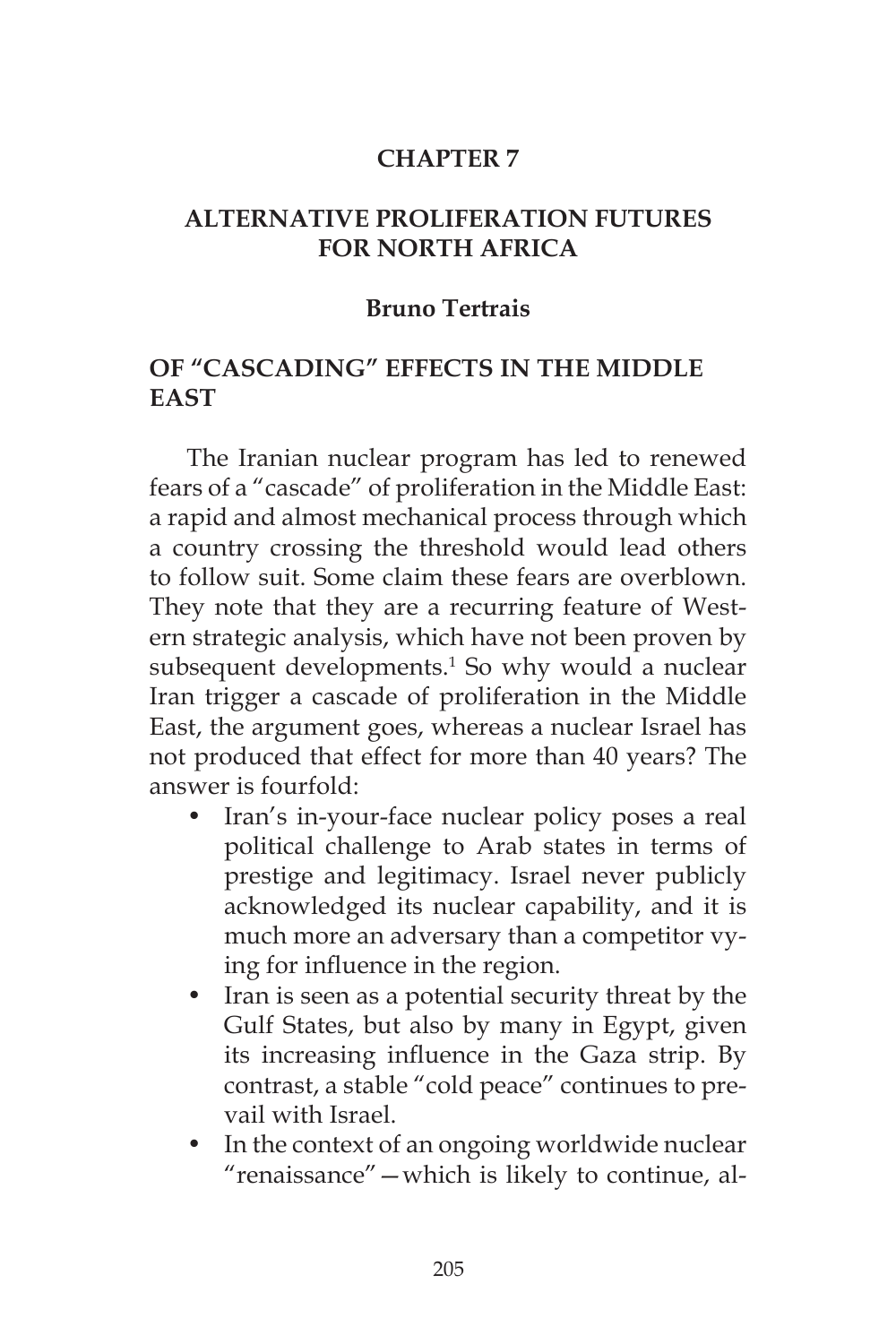beit at a slower pace, after the Fukushima catastrophe—ambitious, ostensibly civilian nuclear programs justified by the need to preserve hydrocarbon resources could provide an excellent cover for dual-use or military-related activities.

Some of the actors in the region are losing confidence in the United States as a security guarantor. Washington's longstanding motto is that a nuclear Iran is "unacceptable." Thus, if Iran became nuclear, it will be seen throughout the Middle East as a failure of U.S. policy. This logic may be applicable in particular to Saudi Arabia, whose relations with the United States degraded significantly in 2011.

This chapter will assess the probability of "tertiary" proliferation; that is, the scenario whereby an Arab country—in this case, Algeria—would be reacting to an Egyptian nuclear option, which itself would be largely a reaction to Iran's program.<sup>2</sup> Cairo and Algiers, whose political regimes are dominated by the armed forces, are rivals on the Arab scene, and have always had difficult relations. Their respective nuclear programs resemble each other, and Algeria—which enjoys good relations with Iran—seems to be watching very closely what Egypt is doing to make sure that it does not appear to fall behind the coming Middle Eastern nuclear "race."

Of all the Middle East countries, Egypt may be the most likely to go nuclear if the Iranian program continues unabated. Egypt has significant nuclear expertise and is likely to be attracted by both the political and strategic advantages of a nuclear option. The fact that other Middle East countries—Saudi Arabia and Turkey—are also reported to be tempted to go in that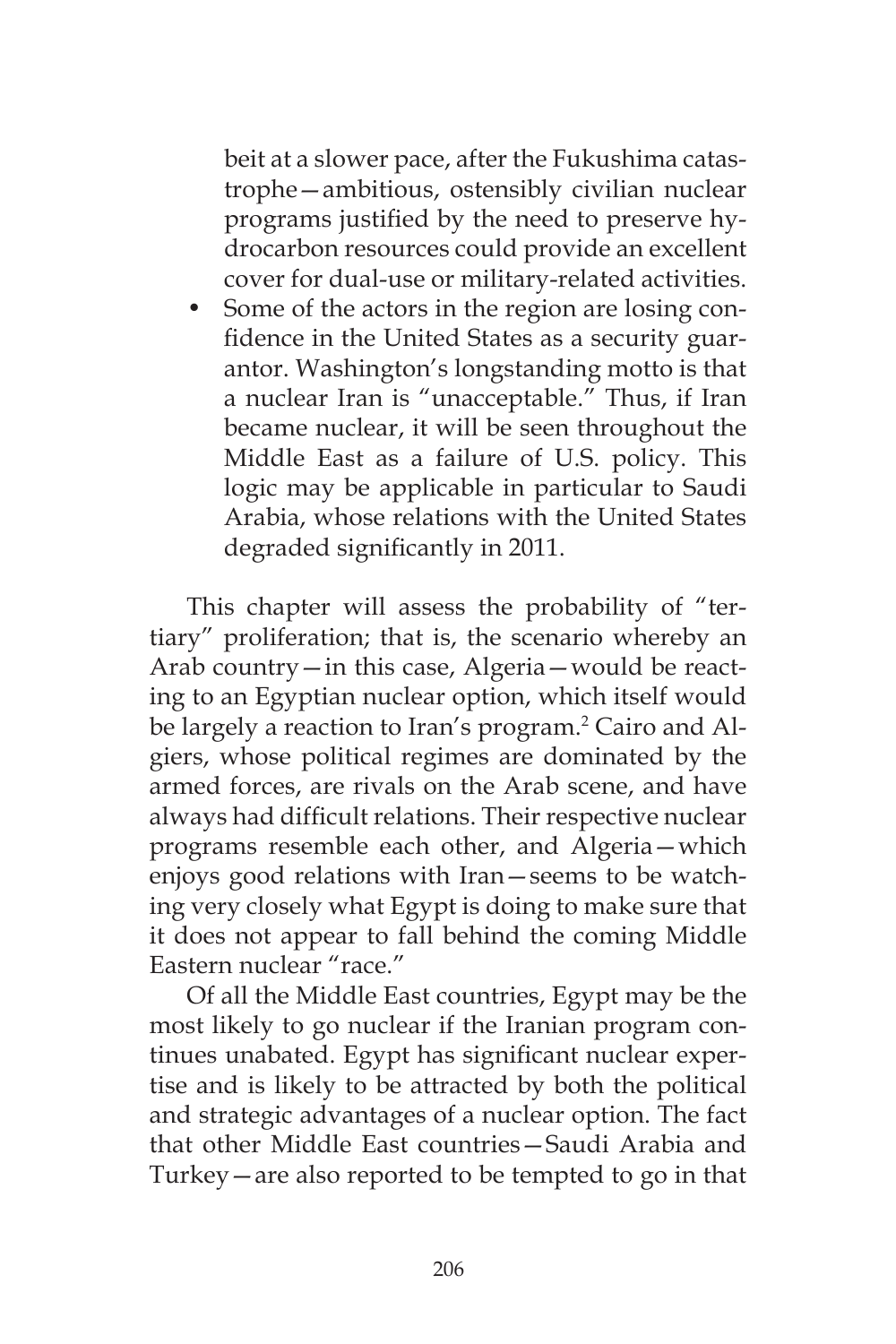direction will be an added incentive. Egypt may not seek at all costs to be the first Arab nuclear state. But it is almost certain to do what it must to avoid being the *second* one.

### **THE EGYPTIAN OPTION**

As the most populated Arab state, with a long tradition of intellectual supremacy in the region, Egypt considers itself to have a particular status in the Middle East and in the Muslim world. At the domestic level, Egypt has entered a phase of transition whose outcome is uncertain. Two things were apparent in the Fall of 2011: first, the military does not intend to completely relinquish its grip on power; second, the Muslim Brotherhood increasingly appears to be the best-organized political force in the country.

The Egyptian announcement of the revival of its nuclear program in 2006 raised concerns in the nonproliferation community. Egypt—the "usual suspect"—has regularly aroused suspicions concerning its nuclear intentions.3 While Libya has demonstrably renounced the nuclear option, Egypt has never really come to terms with Israel's possession of nuclear weapons. But most important, the emergence of Iran as a potential nuclear power leads one to wonder if the nuclear military option could be reconsidered by Mubarak's successors.

Egypt's longstanding ambitions in the field of nuclear energy have been stymied for decades due to lack of funds and political will, poor management, and little enthusiasm by potential Western nuclear providers. However, under Hosni Mubarak, the country's nuclear research activities had significantly increased. As a result, Egypt today has probably the most mature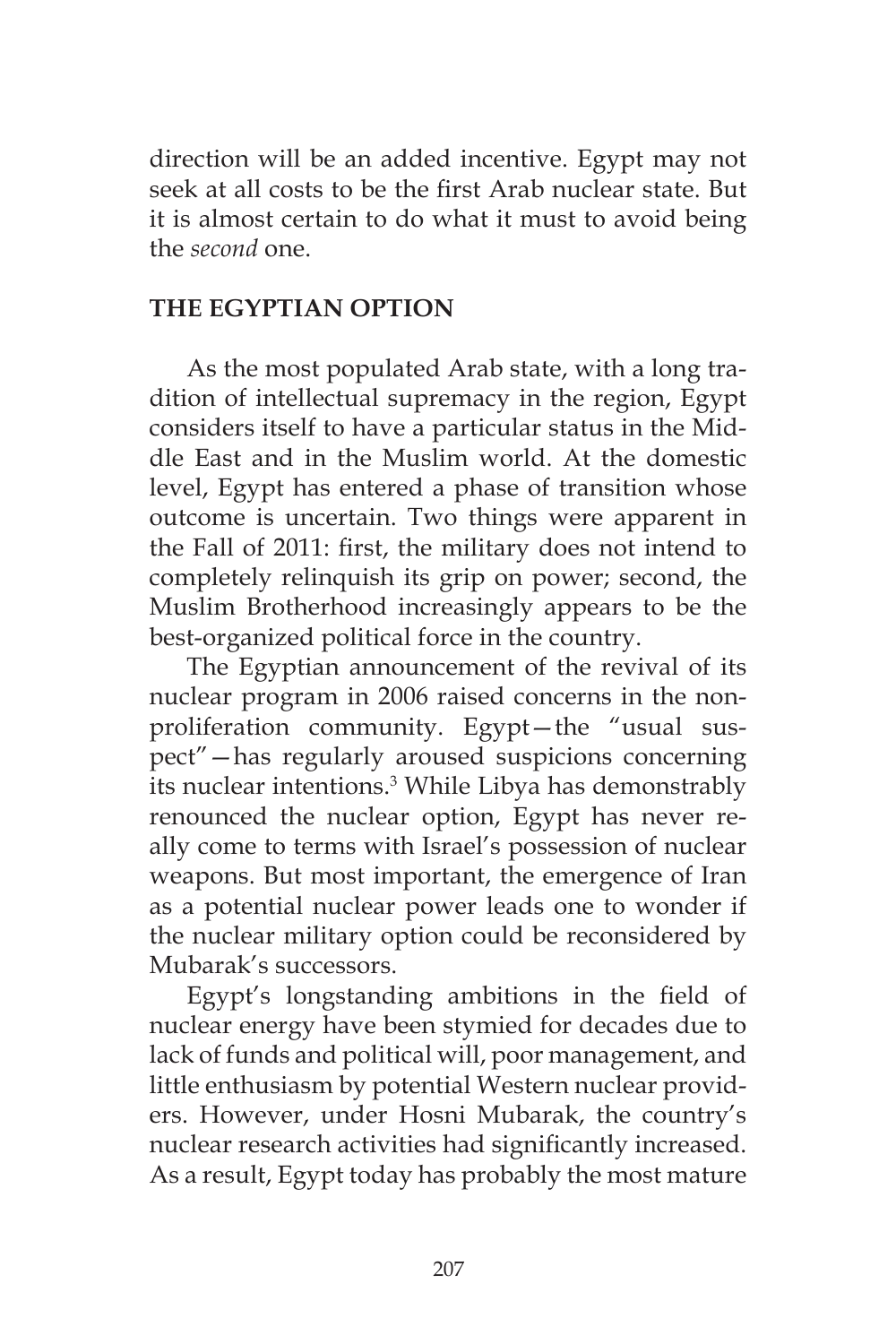nuclear research program in the Arab world (along with Algeria, as will be seen below).

The Egyptian Atomic Energy Authority (EAEA) has two major research centers located at Inshas, near Cairo. The first is the Nuclear Research Centre (NRC), Egypt's main nuclear facility. It includes a 10 MeV (million electron volts) cyclotron provided by Russia through a 1991 agreement, a Nuclear Fuel Research Laboratory, and a Fuel Manufacturing Pilot Plant, as well as two research reactors:

- ETRR-1 (EG-001), a small Warm Water Reactor (WWR) tank reactor (2 megawatt thermal [MWth]), which was built in 1958 by the Soviet Union and became critical in 1961. The fuel (10-percent enriched uranium) was also provided by Moscow. It is used for solid state, nuclear, and reactor physics; chemical research; isotope production; and biological irradiation. After an in-service inspection by the International Atomic Energy Agency (IAEA) in 1992, the EAEA started to modernize instrumentation and safety systems, fission chamber assemblies, and other equipment. ETRR-1 has been used less after the commissioning of ETTR-2.
- ETRR-2 (EG-002), an open pool-type light-water reactor (22.5 MWth) built by the Argentine firm INVAP (*Investigaciones Aplicadas*), was inaugurated in 1998. Its fuel elements were made by Argentina, using 19.75-percent enriched uranium from Russia. The last shipment of fuel was delivered in 1997. It is primarily used for radioisotope production, medical and nuclear solid-state research, nuclear engineering experiments, material fuel tests, and various other fields to train scientists and technical person-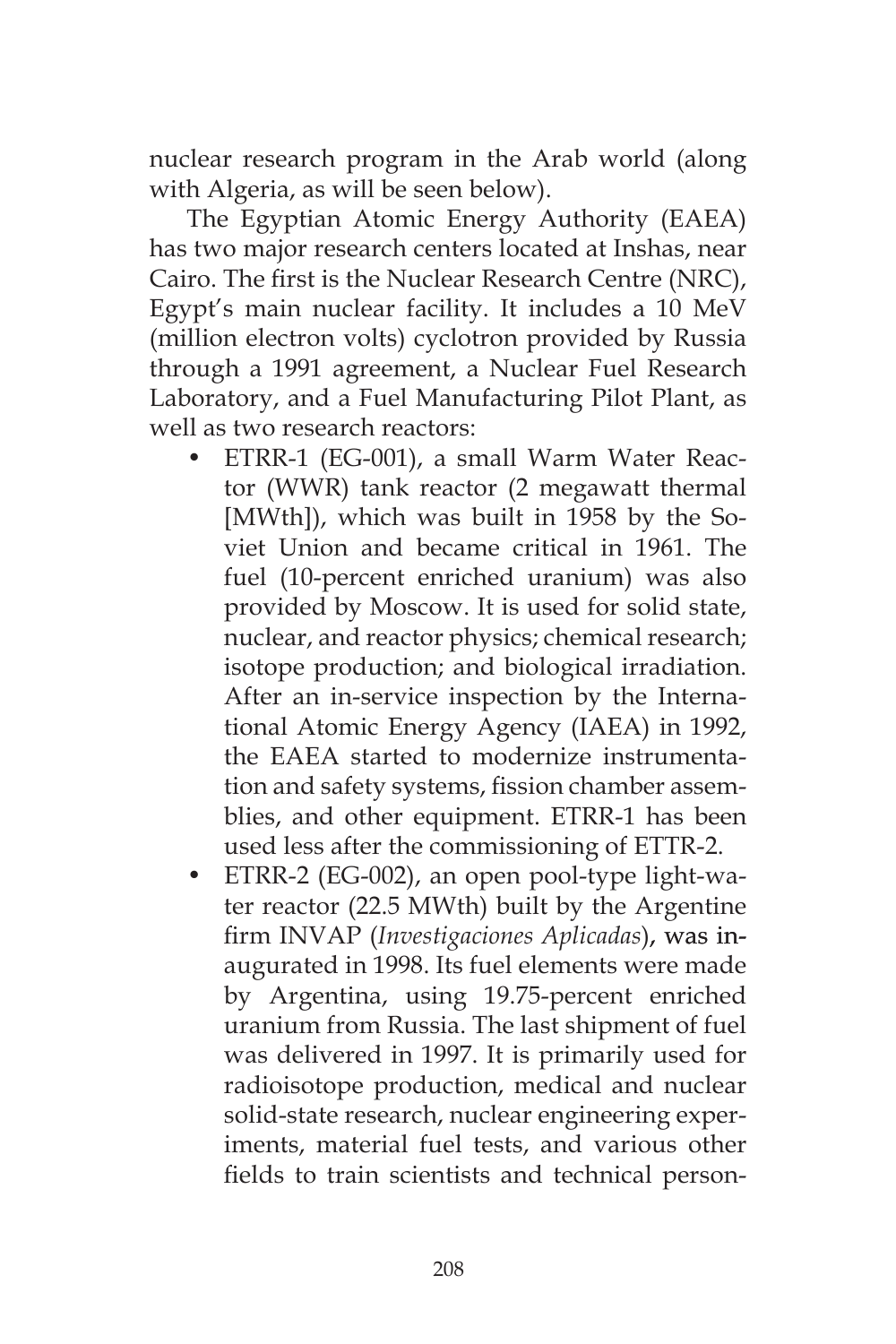nel. This fuel is of the same type as the one previously provided by INVAP to Algeria (see below). The ETRR-2 could produce more than 6 kilos of plutonium a year.4

The other key node in the Egyptian nuclear program is the Hot Laboratories and Waste Management Centre (HLWMC), also located at Inshas. It includes a Radioisotope Production Facility, a Low- and Intermediate-Level Liquid Waste Station, and a Radioactive Waste Disposal Site. The HLWMC aims, *inter alia*, at developing Egyptian expertise in the back end of the fuel cycle: the site also hosts a Nuclear Chemistry Building and a Hydrometallurgy Pilot Plant.

Egypt does not report any conventional uranium resources. There is, however, speculation about possible resources amounting to up to 15,000 tons. Unconventional resources of uranium are found in phosphate and monazite deposits. The Nuclear Material Agency has established a pilot-scale extraction plant to exploit the Egyptian black sands at Rosetta Beach on the Mediterranean coast.

Anwar el-Sadat's decision to ratify the Nonproliferation Treaty (NPT) in February 1981 symbolized the abandonment of the military nuclear option. A Comprehensive Safeguards Agreement with the IAEA came into force in June 1982. Today, all known Egyptian nuclear facilities are safeguarded.

At the turn of the century, Egyptian attempts to acquire nuclear weapons seemed to belong to the past. Writing in 2002, a well-known Israeli expert said:

As far as entering the nuclear arms race itself, the consensus in Israel today is that Egypt continues to uphold its strategic decision of 1981 (when it ratified the NPT) not to pursue this option.<sup>5</sup>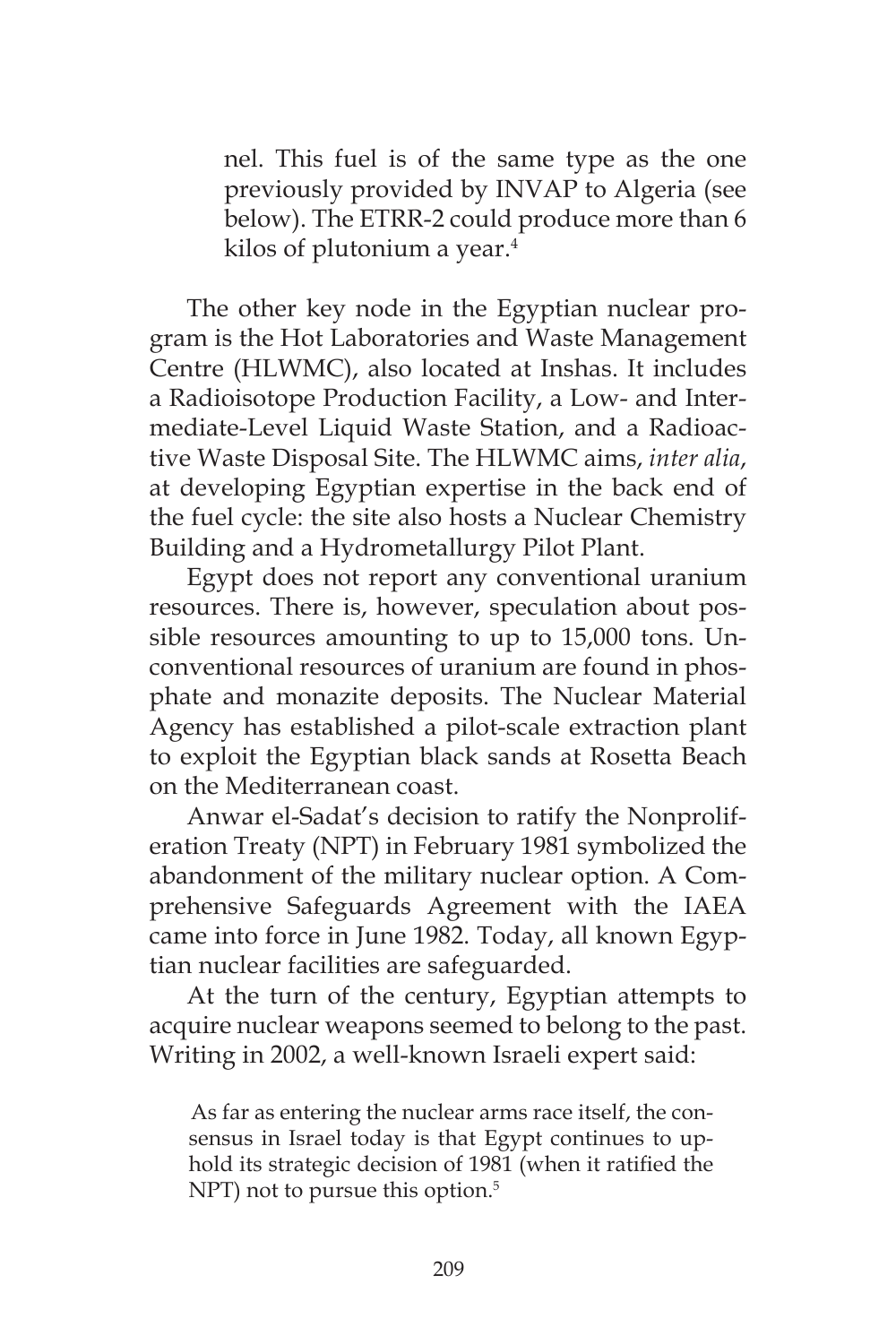It was also widely believed that Egyptian dependence on U.S. assistance would be a serious de facto deterrent to any violation of the NPT by Cairo.

But the Egyptian nuclear picture has significantly changed in the past 5 years. On March 28, 2006, during the 18th annual Arab Summit, Amr Musa, the Secretary General of the 22-nation Arab League and former Egyptian Foreign Minister, called on all Arab countries "to respond to societal energy needs by aggressively pursuing peaceful nuclear energy programs and, in the words of one report, thereby joining the 'nuclear club'."6 A few months later, Gamal Mubarak, the then-President's son and Assistant Secretary of the National Democratic Party (NDP), announced during a conference of the party in September 2006 that Egypt planned to restart its nuclear energy program.<sup>7</sup> This was confirmed 2 days later by the President, who emphasized that nuclear energy would allow Egypt to meet its energy needs in the face of a shortage in national oil and gas reserves.8 The higher ministerial council for energy reconvened for the first time in 20 years: it created an ad hoc committee comprised of five ministries (including electricity and energy, oil, and defense) to explore the nuclear option.<sup>9</sup> Electricity Minister Hassan Yunis announced a global plan that consisted of the building of three plants, generating a total of 1,800 megawatts (MW) until 2020. He said that Egypt would build its first power plant (a 1,100 MW station) at El-Dabaa.

In 2007, Yunis confirmed the government's aim of more than doubling the country's power generation capacity by 2027 from 23,000 MW to 52,000 MW. This plan was also intended to reduce dependence on natural gas and petroleum for electricity generation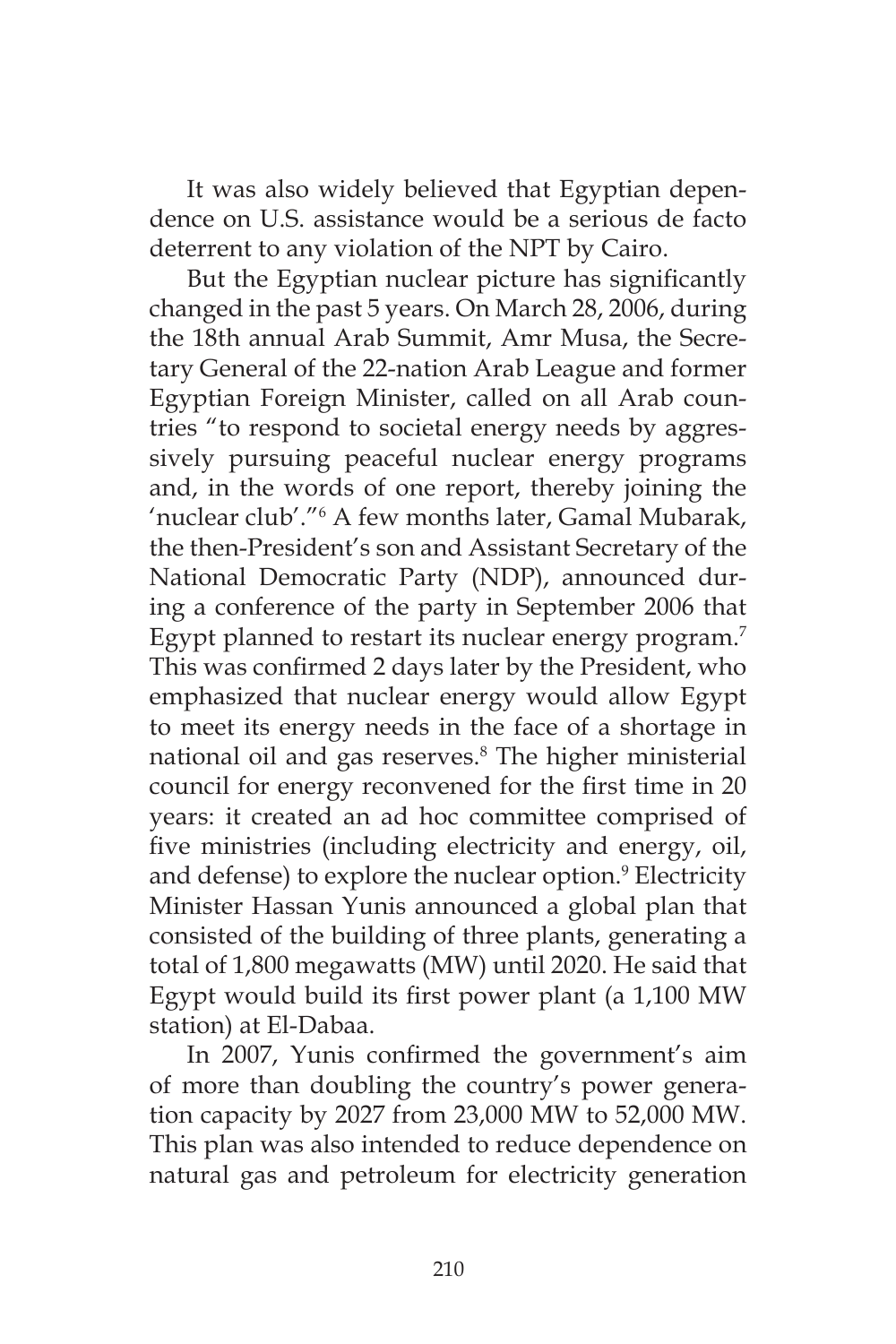by using alternative energy sources, including renewable ones.10 Egyptian experts say the plan's rationale is "purely economic."11 Egyptian power generation relies on oil and natural gas. It is argued that indigenous reserves are expected to be depleted in 30-40 years, and that generating electricity through nuclear energy would allow Egypt to export more of its own natural resources. Former Minister of Electricity and Energy (1968-70) and current head of the Energy Committee at the National Specialized Councils, Mustafa Kamal Sabry, affirmed that: "The fact that our other energy sources are either too expensive or not everlasting means that the nuclear energy option is inevitable for Egypt."12 There are also clearly status and domestic legitimacy dimensions in Cairo's nuclear bid. As claimed by Minister Yunis:

The people are searching for a dream, a national project that proves to us that we are strong and capable of doing something fitting of the grandeur of a country that some have begun to doubt.<sup>13</sup>

Egypt has a high number of nuclear cooperation agreements in force, and signed a new one with Russia in 2008.

The political turmoil in Egypt and the Fukushima catastrophe have not diminished Cairo's nuclear ambitions. The tender for the future Egyptian power plant to be issued in early 2011 was delayed for obvious political reasons. But in July, it was reported that the process would be launched after the presidential elections.14 Amr Moussa, then a main presidential hopeful, insisted that the program should and will go ahead.15 A conjunction of several elements has come to cast serious doubts upon the strictly peaceful nature of Egypt's nuclear intentions.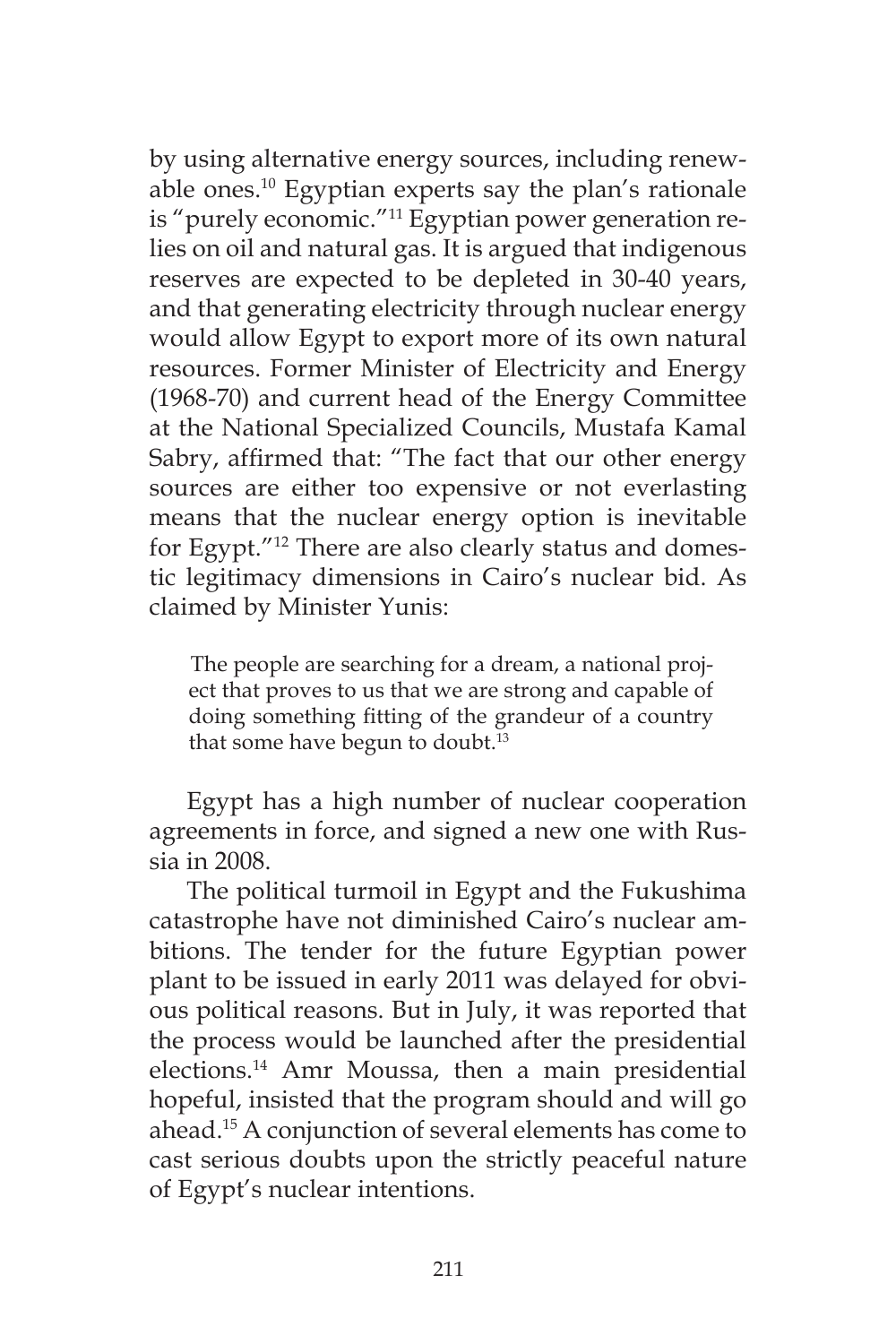Egypt persistently refuses to bolster its nonproliferation credentials. It does not want to subscribe to an Additional Protocol. It does not want to exclude the option of building enrichment or reprocessing facilities, arguing "against any attempt to limit the right of state-parties to the NPT to the full fuel cycle" and refusing new commitments as long as Israel's facilities are not put under safeguards.<sup>16</sup> Egypt has not ratified the Pelindaba Treaty (signed in April 1996) establishing a Nuclear-Weapon-Free Zone (NWFZ) in Africa. It has failed to ratify the Comprehensive Test Ban Treaty (CTBT, signed in October 1996). While Cairo claims that matters of status and principle explain its position, the fact is that Egypt seems to behave like a typical "hedging" state.

It is now known that Egypt has conducted significant undeclared activities in the past. A February 2005 report by the IAEA Director General identified multiple failures to report to the IAEA a number of activities related to conversion, irradiation, and reprocessing. Regarding uranium conversion, Cairo had failed in 1982 to report the possession of approximately 67 kilos of imported UF4, 3 kilos of uranium metal (some of which had been imported, the rest had been produced from imported UF4), 9.5 kilos of imported thorium compounds, and small amounts of domestically produced UO2, UO3, and UF4. Between 1990 and 2003, Cairo had conducted uranium and thorium irradiation experiments, as well as preparatory activities related to reprocessing (including undeclared imported non-irradiated fuel rods containing 10-percent enriched uranium). Egypt had also avoided providing initial design information for the Hydrometallurgy Pilot Plant and the Radioisotope Production Facility, and modified design information for the two reactors.17 As some experts have emphasized: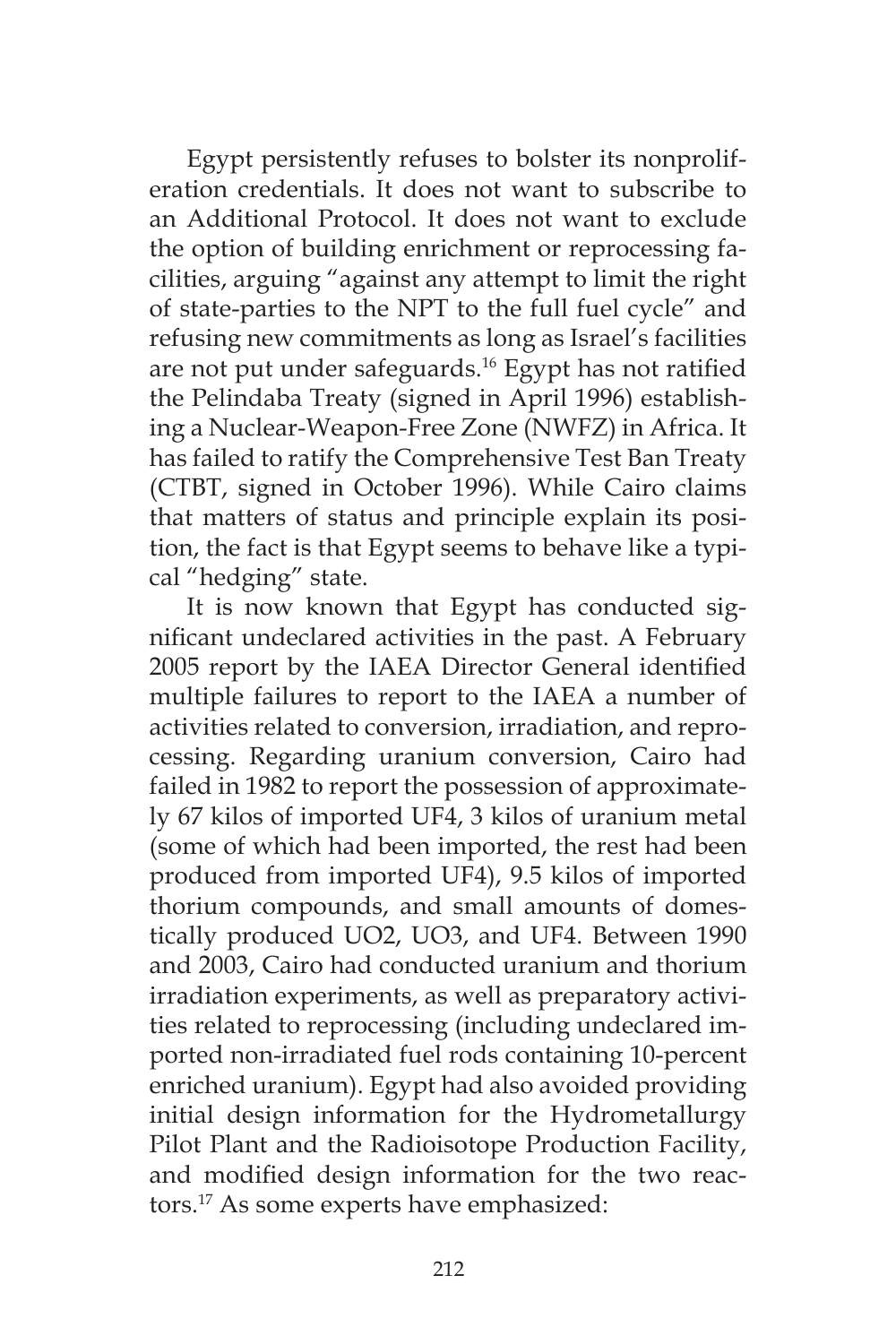The work itself was not illegal, but the failure to declare it to the IAEA raises questions about Egypt's intentions, the true extent of their nuclear infrastructure and capabilities, and whether it carried out other, undeclared activities related to nuclear weapon development.<sup>18</sup>

During IAEA investigations, Egypt claimed its innocence and reaffirmed its continued commitment to its obligations. Cairo denied allegations of a secret program and declared that the failures were not intentional. Subsequent to the IAEA Director General report, IAEA board members qualified the violations as minor. The United States even praised Egypt's cooperation, saying that its example clearly demonstrated the "appropriate means for resolving outstanding safeguards issues, specifically, full cooperation with the IAEA on steps to address all concerns."19 This led experts to conclude that "Egypt's infractions do not show a methodical build-up of a latent weapons capability."20

However, the subsequent discovery of traces of highly enriched uranium in the country has led to new questions about Egypt's activities and imports. As stated in the IAEA Safeguards Statement for 2008:

In 2007 and 2008, some high enriched uranium (HEU) and low enriched uranium (LEU) particles were found in environmental samples taken at Inshas. Egypt stated that, as a result of an investigation carried out to identify the source of the particles, it believed the particles could have been brought into the country through contaminated radioisotope transport contain $ers<sup>21</sup>$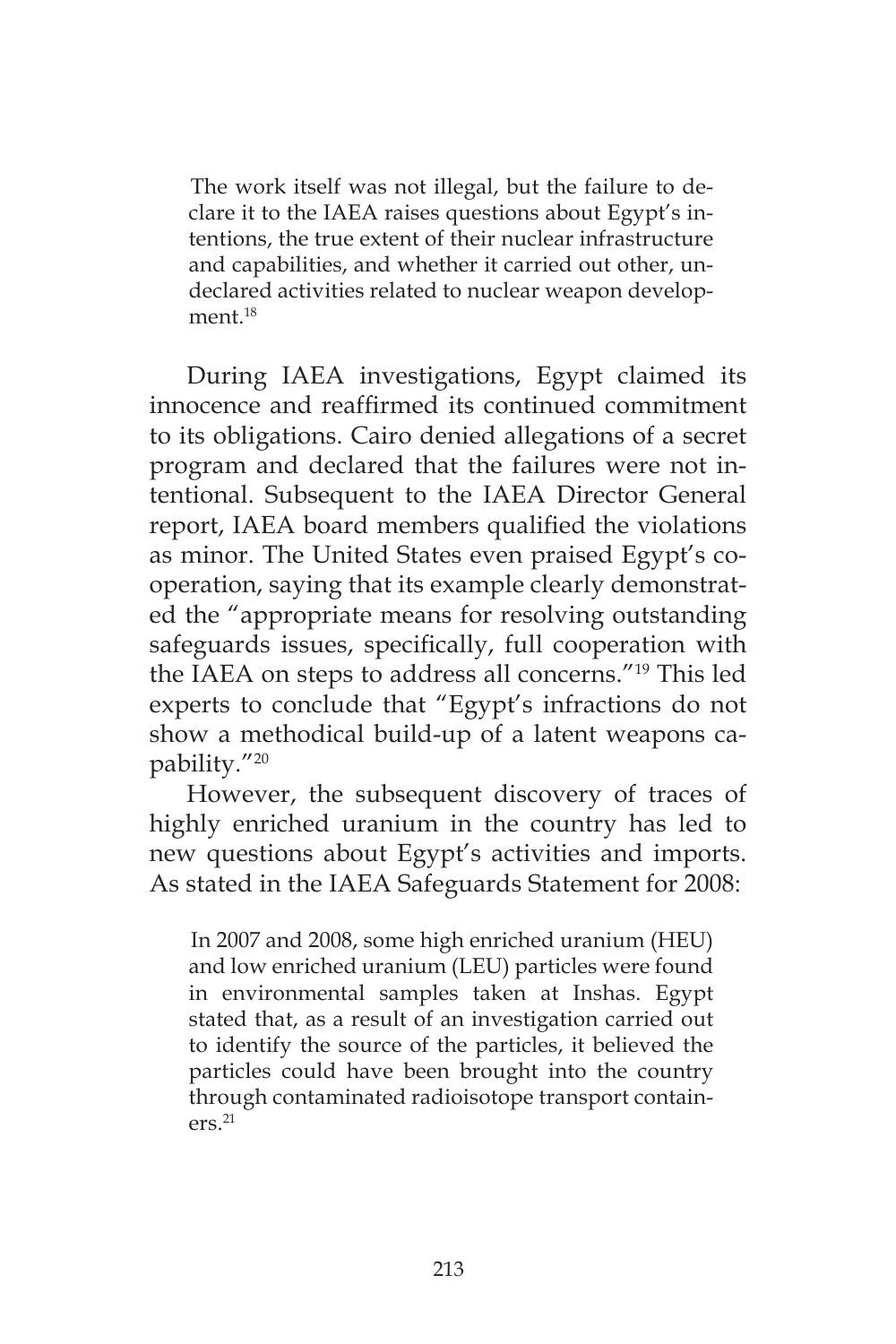According to AEAE officials, such containers had been imported for research in the areas of medicine and agriculture.<sup>22</sup> This record and the absence of an Additional Protocol naturally raise questions about whether the full range of Cairo's nuclear activities is publicly known. For instance, given the longstanding involvement of Egyptian scientists and technicians in the small Libyan nuclear research program, one would like to be certain that none had been involved in Kaddafi's secret effort to acquire a uranium enrichment capability.<sup>23</sup>

As in the case of some Gulf States, the timeline of Egypt's rejuvenation of its nuclear energy program suspiciously coincided with Iran's acceleration of its nuclear effort (in particular, the start of uranium enrichment at Natanz in early 2006). The two countries have had difficult relations since the assassination of President Sadat. A Tehran street has been named in honor of his murderer. Iran's growing prestige and influence in Iraq, Lebanon, and, most importantly, in the Gaza Strip, are seen with increasing discomfort in Cairo. In February 2006, Egypt voted in favor of the IAEA Board of Governors' resolution that transferred the Iranian file to the United Nations (UN) Security Council. As noted by some observers:

Egypt's announcement [in September 2006] that it will revive its dormant nuclear program—coupled with similar statements from Morocco, Saudi Arabia, and other Arab governments—is a direct consequence of Iran's budding nuclear program and the international community's inability to stop it.24

Dr. Mohamed Kadry Said, an advisor at Cairo's Al Ahram Center for Political and Strategic Studies, stated that "for our people here to feel some sort of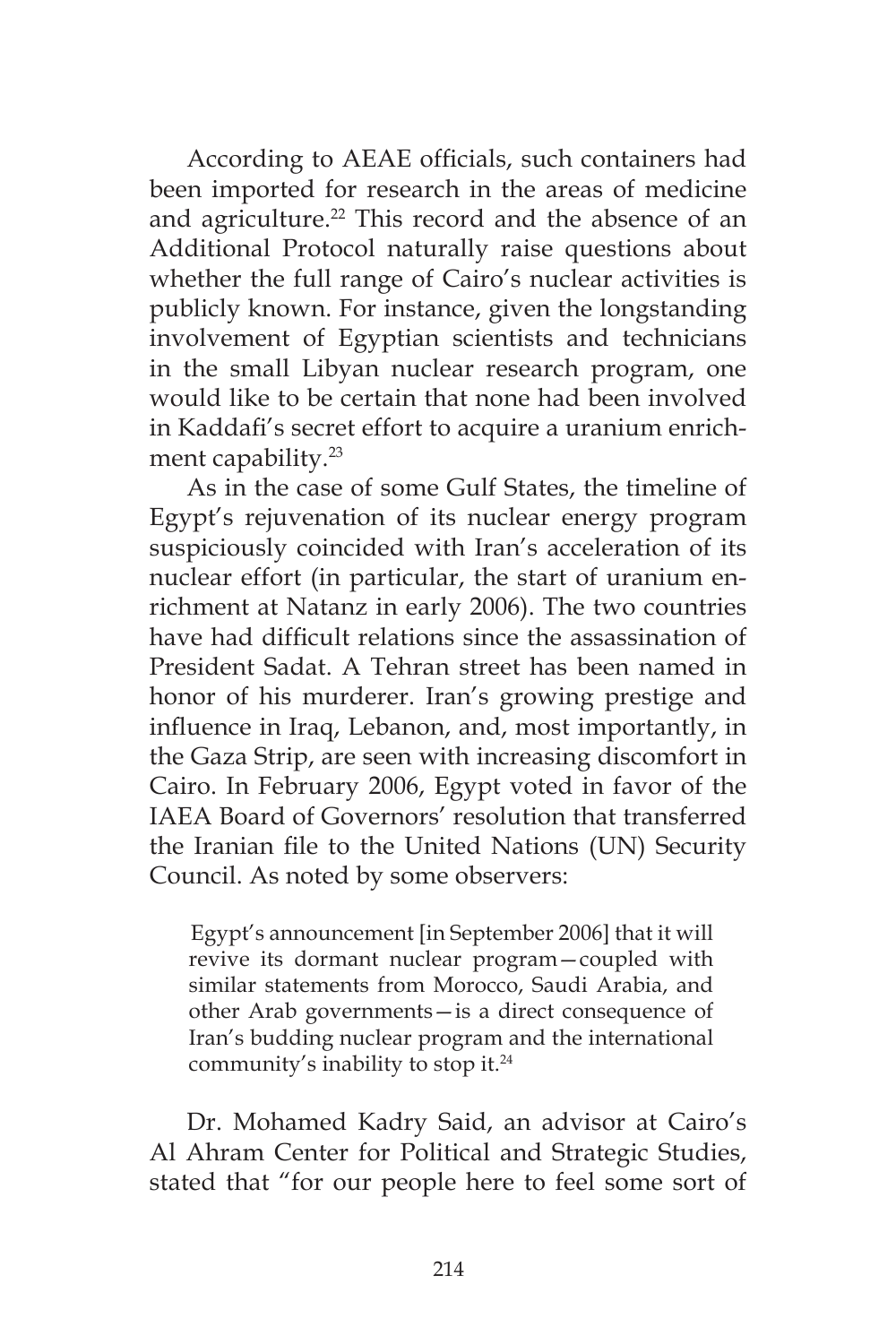inferiority with regard to the Iranians or Israelis this affects their morale very much."25 This simultaneous reference to Israel and Iran has become a standard in Egyptian debates—implicitly giving ground to suspicions, considering that Israel's nuclear civilian activities are quite modest. While President Mubarak alluded several times in the 1990s to the possibility of a nuclear weapons program and/or to a withdrawal from the NPT, such statements by Egyptian officials now seem to be increasingly frequent and explicit. In January 2007, Mubarak affirmed: "We don't want nuclear arms in the area but we are obligated to defend ourselves. We will have to have the appropriate weapons."26 In April 2010, Foreign Minister Ahmad Abu Al-Gheit alluded to the possibility that Iran would be "forcing the Arabs to engage in a [nuclear arms] race."27 In another interview, he, too, referred simultaneously to Iran and Israel, and refused, when asked to say that Egypt would not build nuclear weapons.<sup>28</sup> In June 2010, Ambassador Maged Abdul Aziz, the Egyptian head of delegation to the NPT Review Conference, said:

If others will acquire nuclear weapons—and if others are going to use these nuclear weapons to acquire status in the region of the Middle East—let me tell you, we are not going to accept to be second-class citizens in the region of the Middle East. . . . If the Iranian program proves to be a military program and [if] Israeli nuclear capabilities [are maintained], both are going to be a threat to . . . Egypt and to all the countries in the Arab world. That will make a lot of countries of the Arab world change their mind.<sup>29</sup>

In September 2011, a retired Egyptian general openly called for Cairo to follow Tehran's example.<sup>30</sup>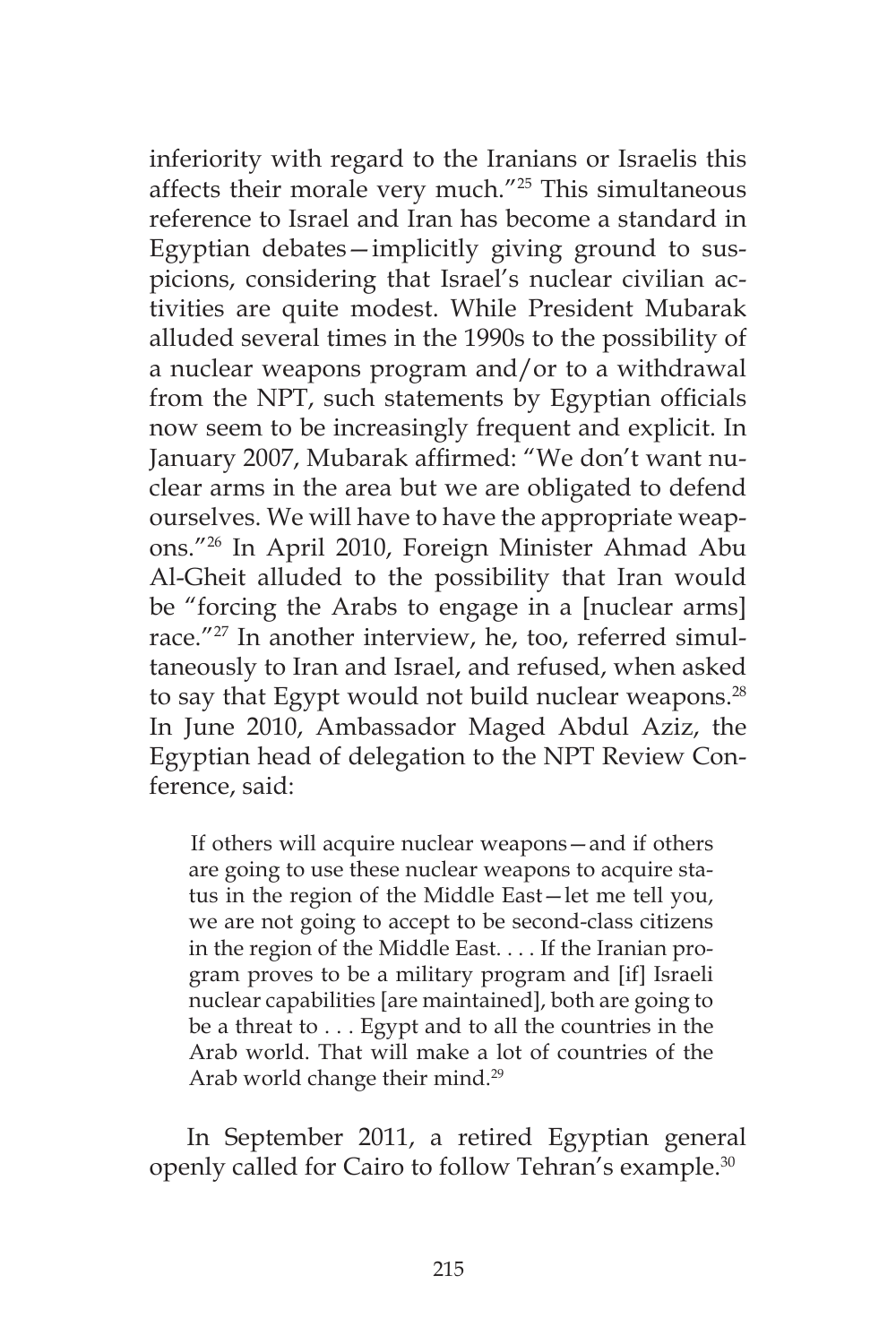Despite such insistence on external drivers, an Egyptian nuclear military option would doubtlessly also have an important domestic political component. As a commentator put it shamelessly 15 years ago, nuclear weapons could be:

. . . the most cost-effective means available to Egypt for improving her intrinsic strength and relative power . . . [and would] revitalize Cairo's political and cultural leadership role in the region. It will also help disseminate a moderating and democratizing Arab vision. This can only serve the interests of peace and stability in the region. $31$ 

The Muslim Brotherhood—who is now the dominant political force in the country, having won both parliamentary and presidential elections—praise a nuclear weapons option to counter Israel's nuclear capabilities.<sup>32</sup> Several members of the Shura Council (the consultative Upper House) have also called for a nuclear weapons program. $33$  It is a sign of the times that even Mohamed El-Baradei, the former Director General of the IAEA and a former presidential hopeful, refused to discard a nuclear weapons option for Egypt—perhaps seeking support from the Muslim Brotherhood.<sup>34</sup> Finally, a nuclear weapons program could bolster the domestic and regional status of Mubarak's successors.

Since it became a member of the NPT in 1981, Egypt has actively promoted, through national means as well as through the League of Arab States and the Non-Aligned Movement (NAM), the idea of a Nuclear-Weapon-Free Zone in the Middle East. Egypt rightly assesses that consensus at the 1995 NPT Review and Extension Conference was made possible only by the adoption of a specific resolution on the Middle East. In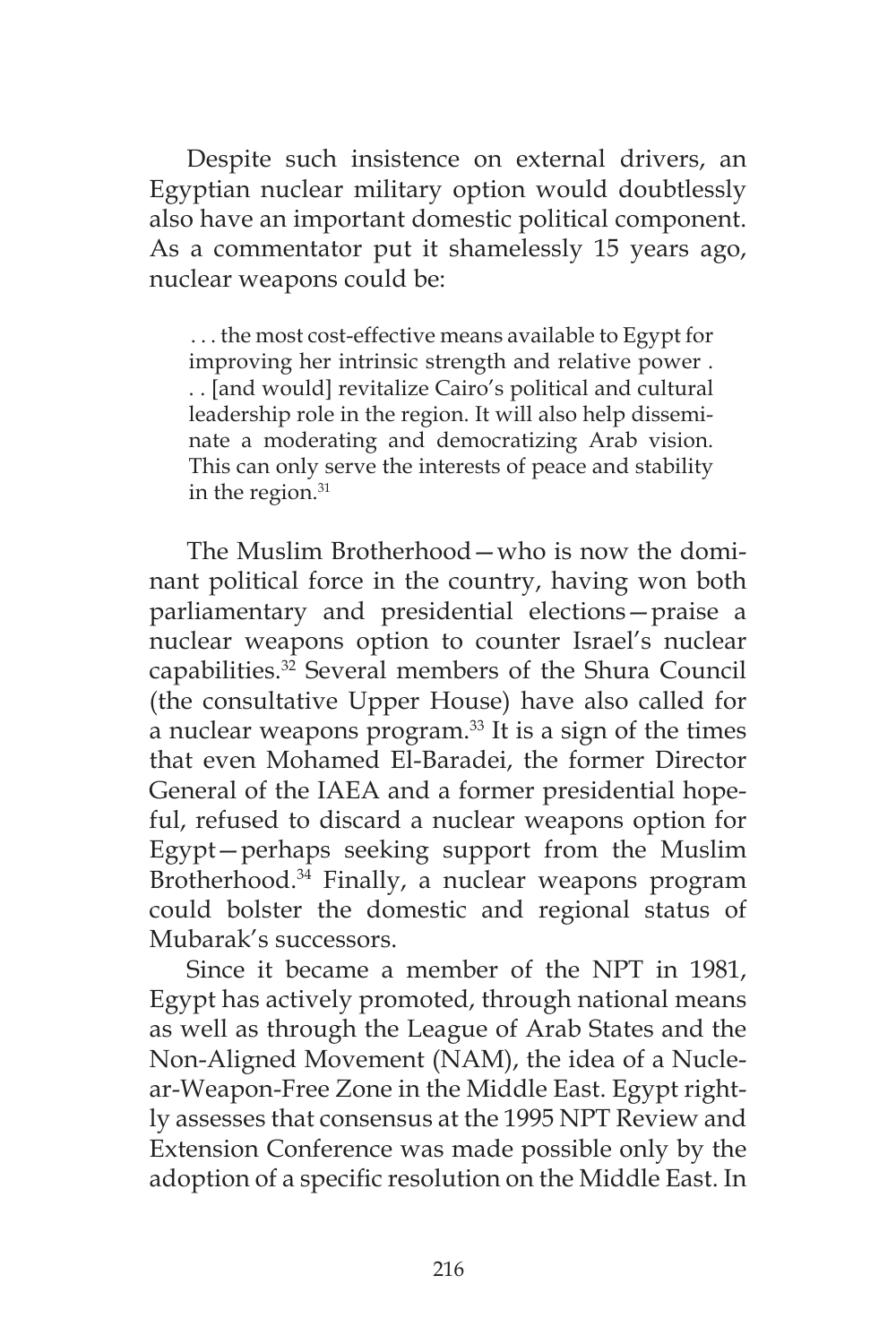recent years, the idea of a Weapons of Mass Destruction (WMD)-free zone in the Middle East has become a useful vehicle for Egyptian diplomacy to challenge the Iranian nuclear program under the disguise of a project historically aimed primarily at the denuclearization of Israel.35

At the May 2010 NPT Review Conference, Cairo was a key participant as the chair of the NAM and of the New Agenda Coalition. Egypt's diplomacy was instrumental in ensuring that the idea of a conference on the establishment of a WMD-free zone in the Middle East obtained consensus. The conference is to be held in or after 2012. Presumably, a perceived failure to make progress in this regard could be used as a pretext by those Egyptians who are pushing for a nuclear weapons option.

Finally, an official acknowledgment by Israel of its nuclear weapon capability would be an extraordinarily strong incentive for Egypt to push for its own nuclear weapons option. While nothing suggests that today Israel is ready to change its longstanding declaratory policy on the subject, an openly nuclear-armed Iran might lead Israel to reconsider its position if it was judged necessary to ensure deterrence vis-à-vis Tehran and the reassurance of its own population.

If Egypt was to visibly take steps in that direction, it is not certain that the threat of cutting off Western assistance to the country would be enough of a deterrent. An Egyptian government that decides to build nuclear weapons might also be one that has decided to distance itself from the West. This could happen, for instance, if the Muslim Brotherhood grew in power and influence within the new regime. Moreover, as it happened in the past for Pakistan, Gulf countries could step in and assist Egypt—and perhaps even be-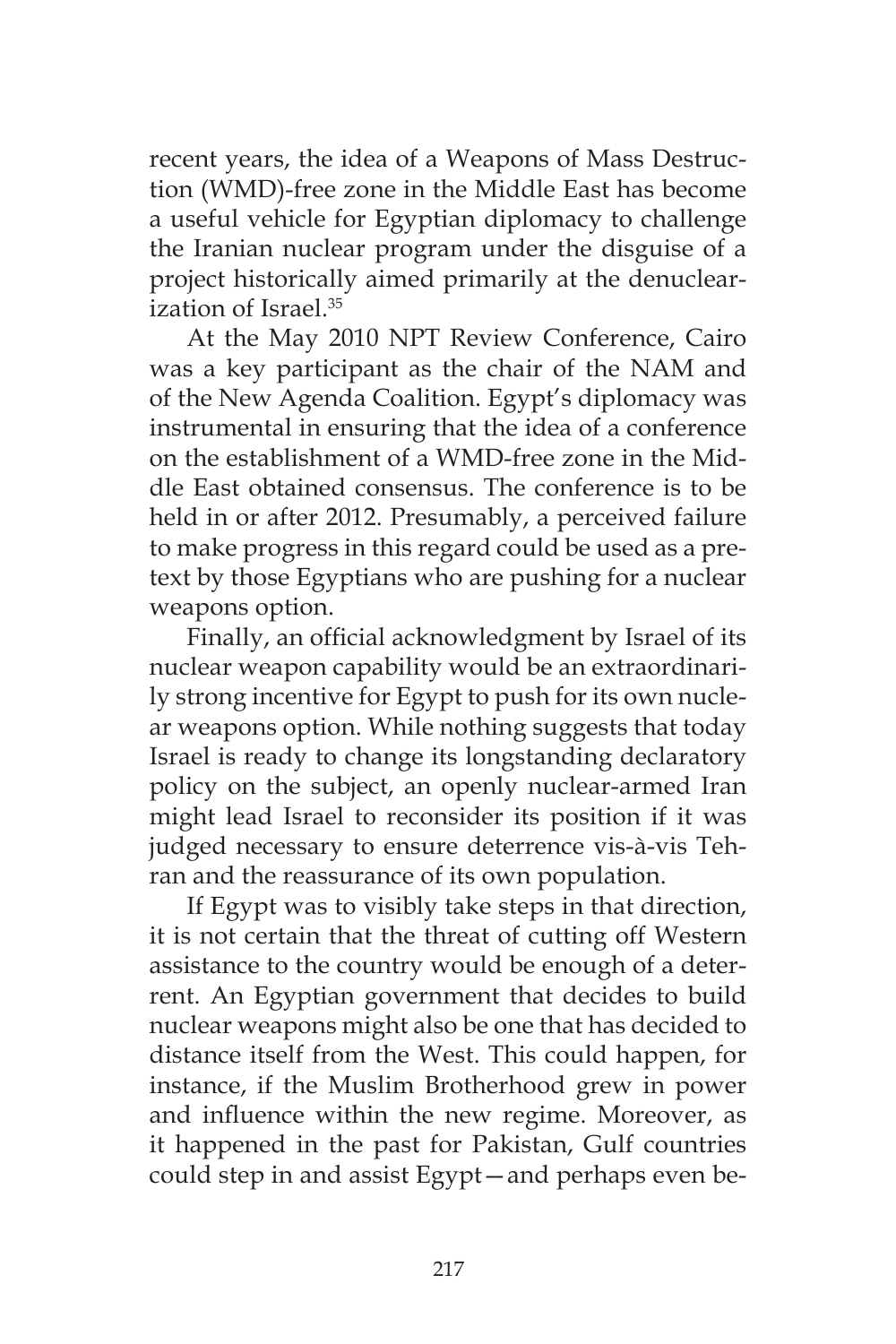come stakeholders in a de facto multinational Arab nuclear program.

# **AN ALGERIAN OPTION?**

When it comes to assessing prospects for nuclear proliferation, Algeria is usually not on the radar screen of most Western analysts. This is a mistake. Algeria has the technical means and potentially the political will to be at least a "nuclear hedging" country.

Since the late 1980s, Algeria has had a very significant nuclear program, which includes in particular now-safeguarded nuclear facilities on two different sites.

- The Nur research reactor (DZ-0001) is located at the Draria nuclear complex, about 20 kilometers (km) east of Algiers. It is owned and licensed by the Research and Higher Education Ministry, and operated by the *Unité de Recherche en Génie Nucléaire* (URGN).36 The reactor's construction by the Argentinian firm INVAP began in 1987, under a contract signed in May 1985. This was not a "turnkey" operation: the construction involved a significant number of Algerian firms and technicians.<sup>37</sup> The small pool-type, light-water reactor of 1 MWth went critical in 1989. Its fuel (20-percent LEU) was provided by Argentina. Its stated goal is research and the production of isotopes.
- Algeria also has a pilot fuel fabrication plant, UDEC, located at the Drania nuclear complex. It was built by INVAP under a 1985 agreement. Even though the plant was 90 percent completed in mid-1991, domestic security conditions hampered further work on the project. It was fully completed only in mid-2000.<sup>38</sup>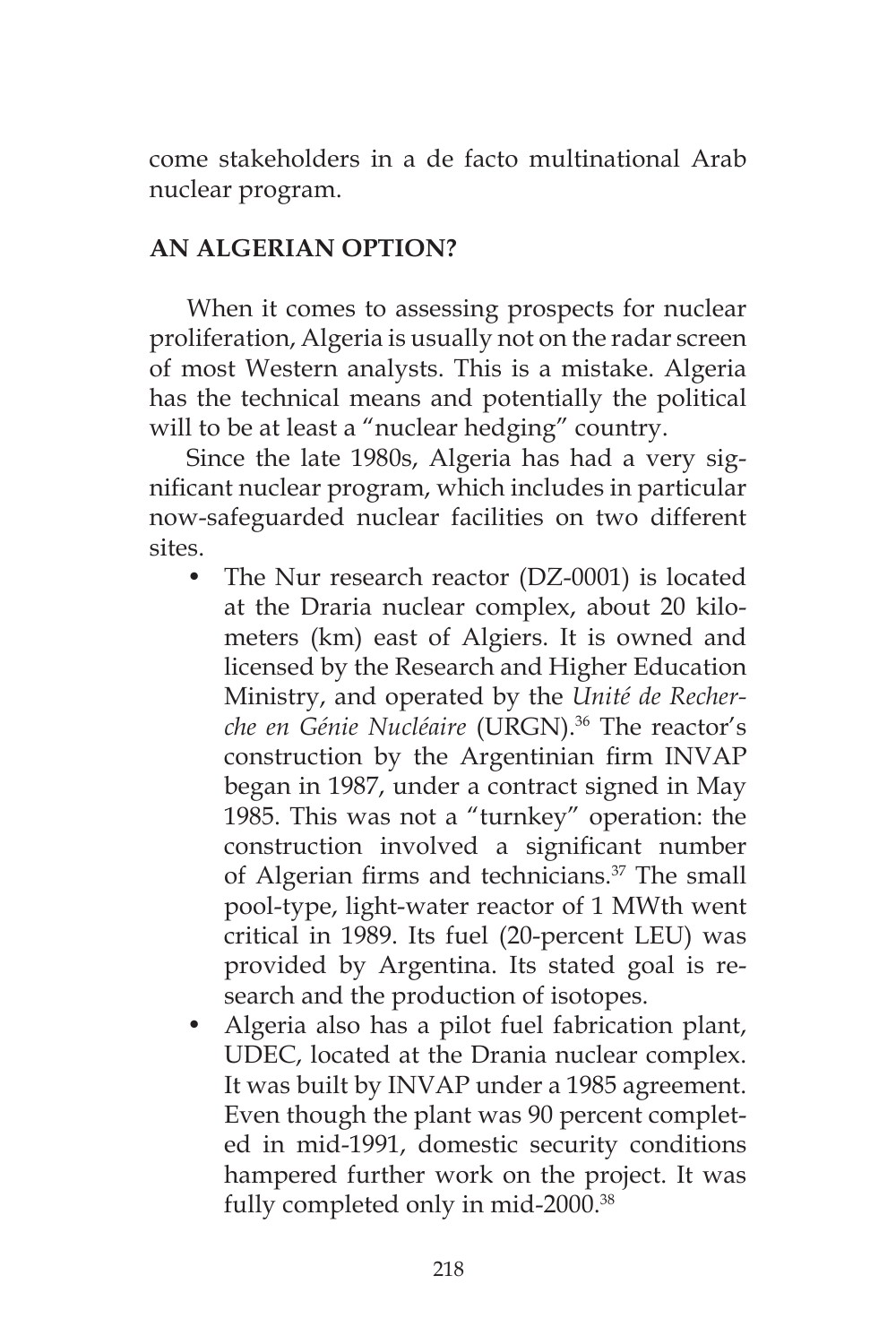- The Es Salam research reactor (DZ-0002) is located in Ain Oussera, in the Saharasert, 140 kilometers south of Algiers. It is owned by the Research and Higher Education Ministry, licensed by the Algerian Nuclear Safety Commission, and operated by the *Centre de Développement des Systèmes Energétiques* (Centre for the Development of Energy Systems, CDSE)*.* 39 *The* construction began in 1988, and went critical in 1992, before being inaugurated in 1993 after a controversy arose about the nature of Algeria's program (see below). The reactor was a heavy water-type, reported to the IAEA to be designed to produce 15 MWth. The reactor was built following the signing of a nuclear cooperation agreement with China in February 1983. The builder was Zhongyuan Engineering Corporation (a subsidiary of China National Nuclear Corporation), the same company that built the Pakistani Chashma nuclear power plants. Beijing stated in 1991 that under this agreement, it had also delivered to Algeria 11 metric tons of heavy water and 216 fuel modules, totalling 909 kilos of 3 percent LEU.<sup>40</sup> (It seems that the Algerian government had envisioned cooperating with France, but ended up turning to Beijing at the end of  $1982$ .)<sup>41</sup> The reactor's fuel was also provided by China.
- The Ain Oussera site also hosts various facilities, including an isotope production plant, hot cell laboratories, and waste storage tanks. These are collectively mentioned in the IAEA list of safeguarded installations as AURES-1.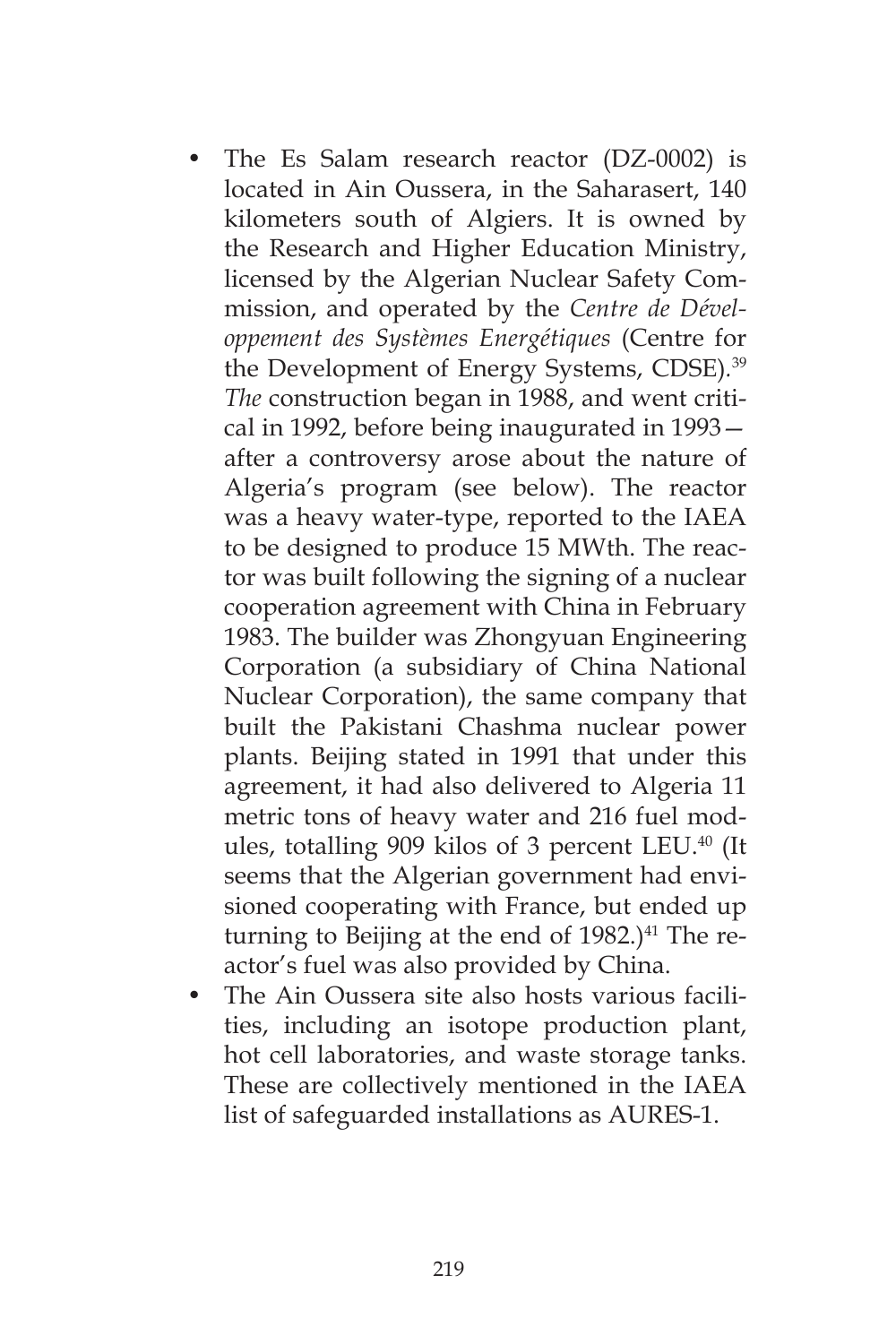Algeria today has one of the best and most developed nuclear complexes of the whole Arab world; it also has vast deposits of uranium in the southeast part of the country, near Tamanrasset. In addition, the country has considerable amounts of phosphate ore from which uranium could be recovered.<sup>42</sup> Concerns about Algeria's nuclear intentions surfaced in 1991, as U.S. satellite observation revealed the existence and nature of the Ain Oussera project. The U.S. State Department reportedly did not believe that Algiers was seriously considering a program of a military nature. In fact, it turned out that a senior State Department official had been informed as early as 1988 of the nature of the contract by the Chinese government.<sup>43</sup> The story became public through an article in *The Washington Times.*<sup>44</sup> (The day before, Algiers had expelled the United Kingdom [UK] military attaché for having been found with a camera on the site.)

That the Algerian nuclear complex resembled Egypt's program fueled suspicions. Not unlike Egypt's, Algeria's nuclear infrastructure is significantly developed and includes a fairly large research reactor. Proliferation concerns stemmed from the combination of several factors. First, Algeria had not signed the NPT, and its facilities were not safeguarded. (In 1991, many nonaligned states had yet to sign the NPT, since they viewed it as an instrument of domination by industrialized nations.) Algeria had signed an INFCIRC/66-type agreement in 1989, which covered only the Argentine-supplied reactor.

Second, the El Salam complex, which is fairly large and well protected for a research facility, is of a type that would potentially allow for the production of weapon-grade plutonium, and satellite observation of the site raised many questions. Several foreign experts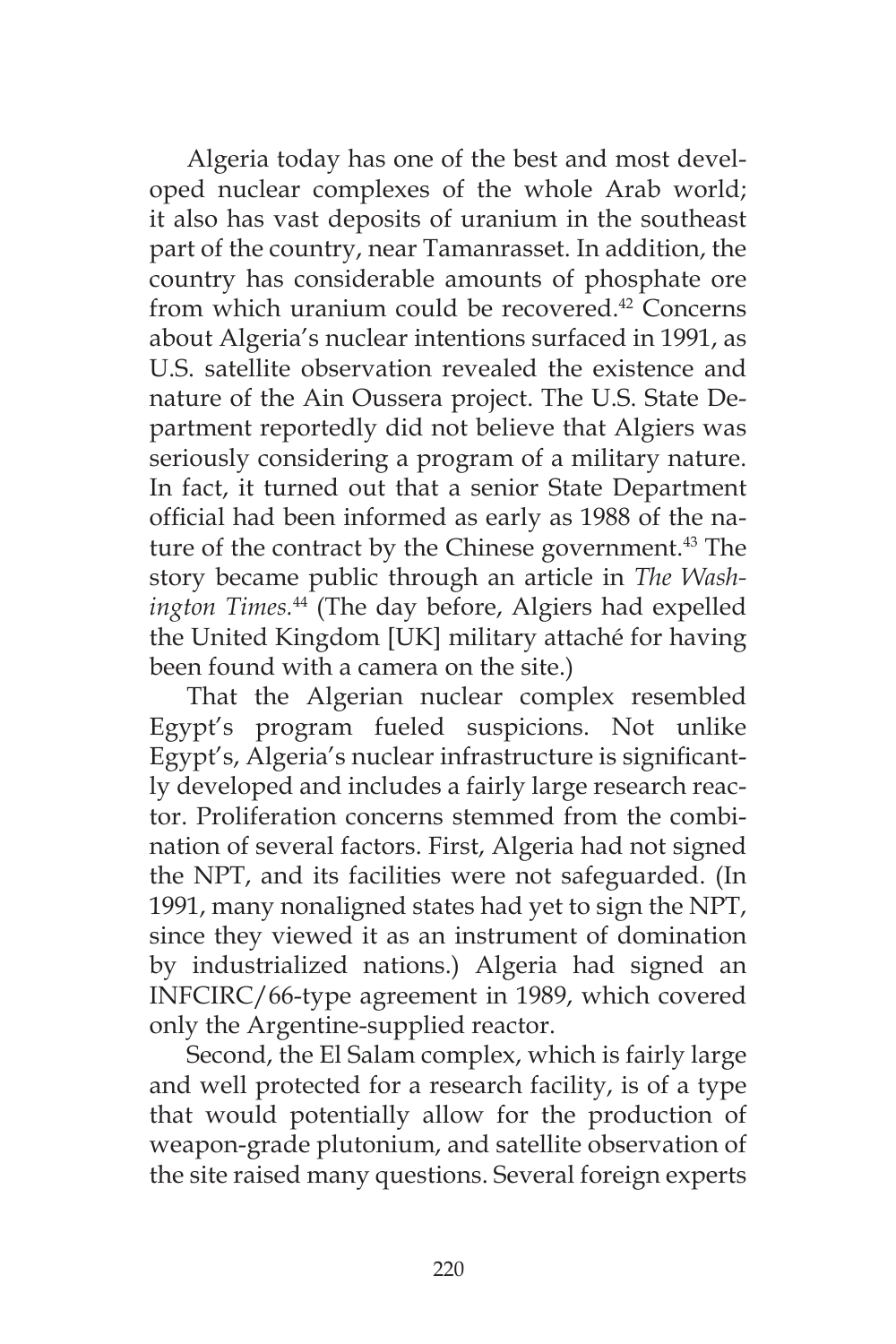believed that a heavy-walled building near the reactor was intended to be a full-scale reprocessing plant. The size of the cooling towers was said to exceed the requirements of a 15 MW reactor and to be consistent with a 40- or even 60-MWth reactor. $45$  Finally, the site was well protected, including through Soviet-made SA-5 surface-to-air missiles.<sup>46</sup>

Estimates regarding the quantity or plutonium that could be generated by the reactor at 15 MW vary between three and five kilograms (kg) a year. $47$  However, in June 1995, it was reported—consistently, as is now known, with U.S. intelligence estimates at the time that the reactor was in fact fueled with 3-percent LEU instead of natural uranium. This lessened the quantity of plutonium possible to produce annually with the reactor, which was evaluated at one kilogram, assuming a power of 15 MW.<sup>48</sup> There are, however, several options for producing weapon-grade plutonium from such a reactor. One would be to increase significantly the number of reloads of LEU; another would be to switch to natural uranium fuel. A third option would be to irradiate natural uranium targets—a process through which it would be possible to obtain about 1.5 kg of plutonium a year.<sup>49</sup> A European expert estimated in 2009 that the Ain Oussera reactor had produced 50 kilos of plutonium since its inauguration—a very high estimate, but, nevertheless, a not implausible one.<sup>50</sup>

A prominent member of the then-Algerian government has stated in a 2009 conversation with this author that the project had entirely been run by the military, and that the civilian leadership had been kept in the dark.51 Algeria faced no direct military threat at the time. A nuclear option could have been motivated by one of several of the following factors: recurring tensions with its two main neighbors, Morocco and Libya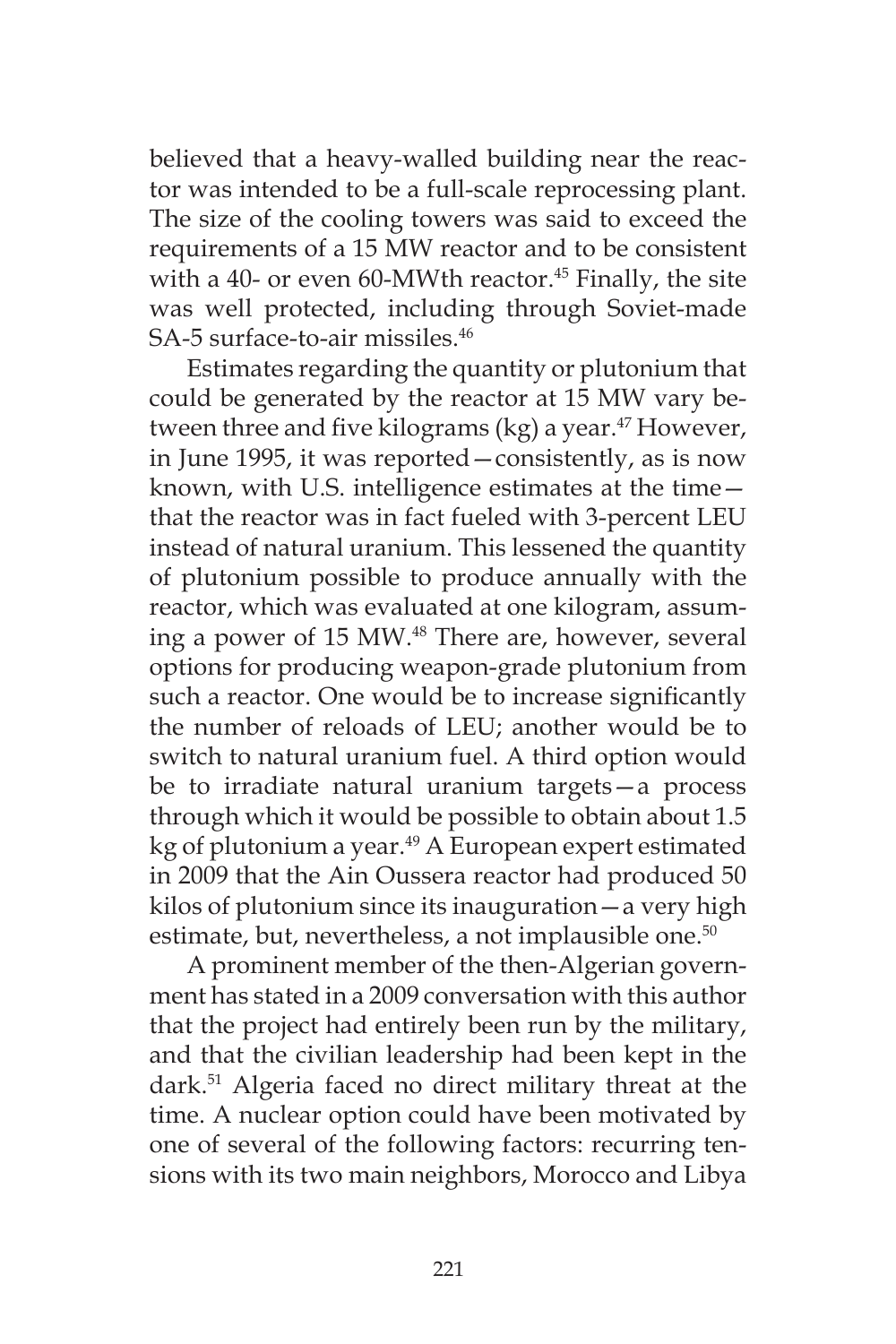(which entertained a nuclear weapons option, as Algiers probably knew); a "prestige" dimension, which certainly would have mattered to a country that is one of the biggest in Africa, has been a leading member of NAM and sees both Libya and Egypt as competitors in both North Africa and in the Arab world; or domestic balance-of-power considerations, if the armed forces were looking to bolster their grip on power. There is also the possibility that Algiers's past military-oriented nuclear activities were conducted on behalf of, or in cooperation with, another country.

At a press conference on April 29, 1991, a spokesman for the Algerian Ministry of Scientific Research said that the El Salam reactor's purpose was the production of isotopes and electricity.<sup>52</sup> In May, the government claimed that it was preparing for the *"postoil"* era.53 The government gave technical details about the reactor and announced that it would be put under safeguards once completed.<sup>54</sup> An official TV report included government comments to the effect that the reactor's power could not be increased beyond 20 MW, and that the Ain Oussera site was chosen only because of its geological stability.55

The role of international pressure was probably important in leading Algiers to accept NPT ratification and IAEA safeguards. At that time, the Algerian government was isolated and needed to consolidate its relations with the West. Following the aborted December 1991 elections that had given victory to the Islamic Salvation Front, a coup had taken place on January 11, 1992, and a state of emergency had been declared on February 9, 1992.<sup>56</sup>

The first IAEA inspections to El Salam took place in January 1992, thus in the midst of the political crisis.57 A few days later, a temporary facility-specific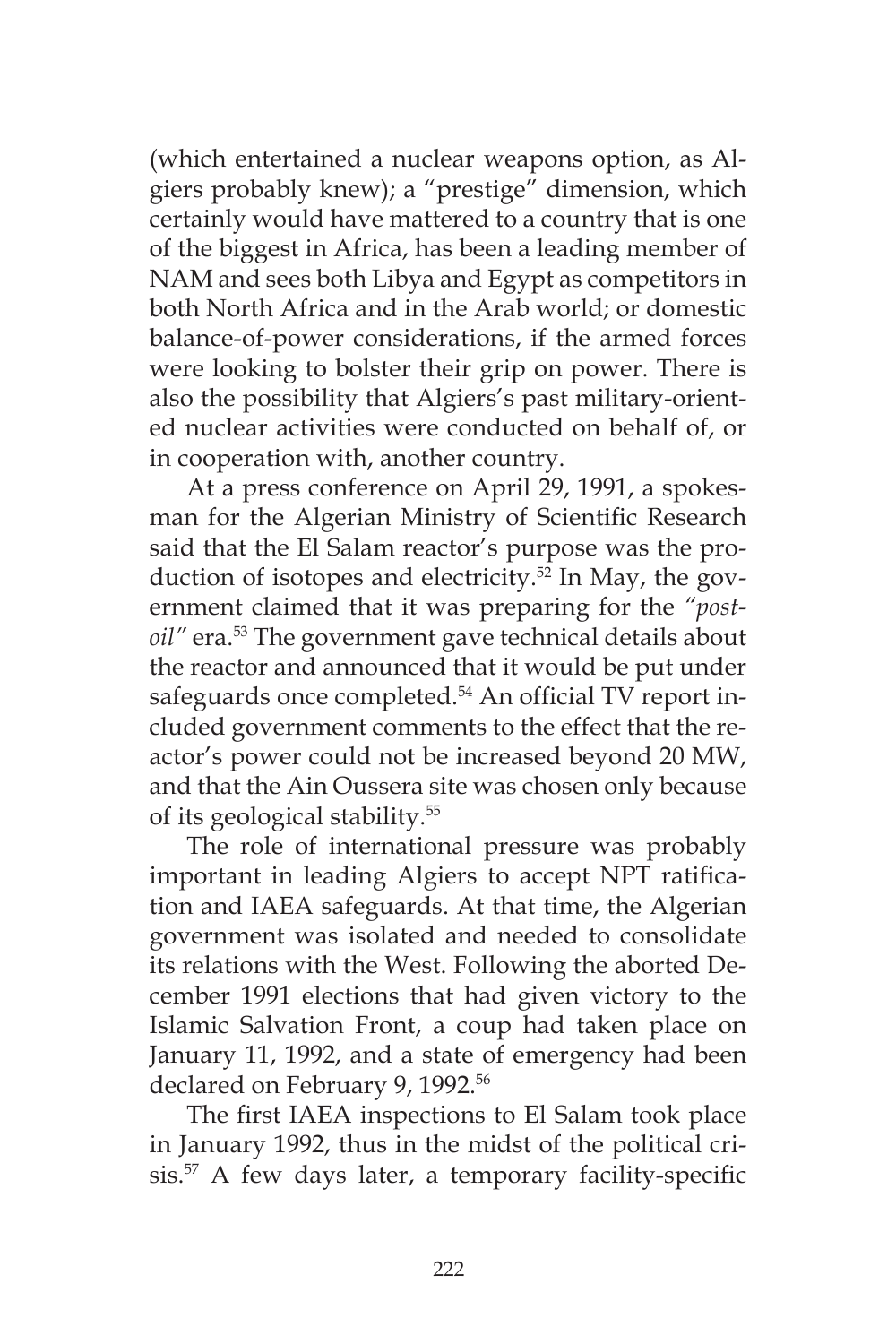safeguards agreement was signed with the IAEA, allowing for inspection of the Ain Oussera complex; it came into force in June 1992.

Algeria officially announced its decision to join the NPT on December 21, 1993, on the occasion of the inauguration of the El Salam reactor.<sup>58</sup> Algiers deposited its instruments of ratification of the NPT in January 1995. A full-scope safeguards agreement with the IAEA came into force in January 1997. (Inspections reported minor discrepancies with Algeria's initial declarations, namely small quantities of undeclared materials—three kg of enriched uranium, several litres of heavy water, and several pellets of natural uranium provided by China.<sup>59</sup>) Algiers also signed the CTBT in October 1996 and ratified the Pelindaba Treaty in February 1998.

At the same time, Algiers sought to reinforce its cooperation with China through a series of next-steps agreements in 1996 and 1997, which covered the completion of a hot-cells facility (phase two), the building of facilities for the production of isotopes (phase three), as well as the construction of underground waste-storage tanks. There have been reports of Algeria's unwillingness to open the Ain Oussera hot cells facility to inspections, as well as of an undeclared removal of two fuel rods from the reactor.<sup>60</sup> Algerian claims that the isotope facility is to be used for the production of Cobalt-60 have been met with suspicion.<sup>61</sup> However, in 2002, the United States was said to have been satisfied with IAEA surveillance of the Ain Oussera complex.<sup>62</sup>

Concerns resurfaced in the late 1990s, as a report from the Spanish intelligence service, Centro Superior de Información de la Defensa (CESID), allegedly claimed that even though there was currently no evi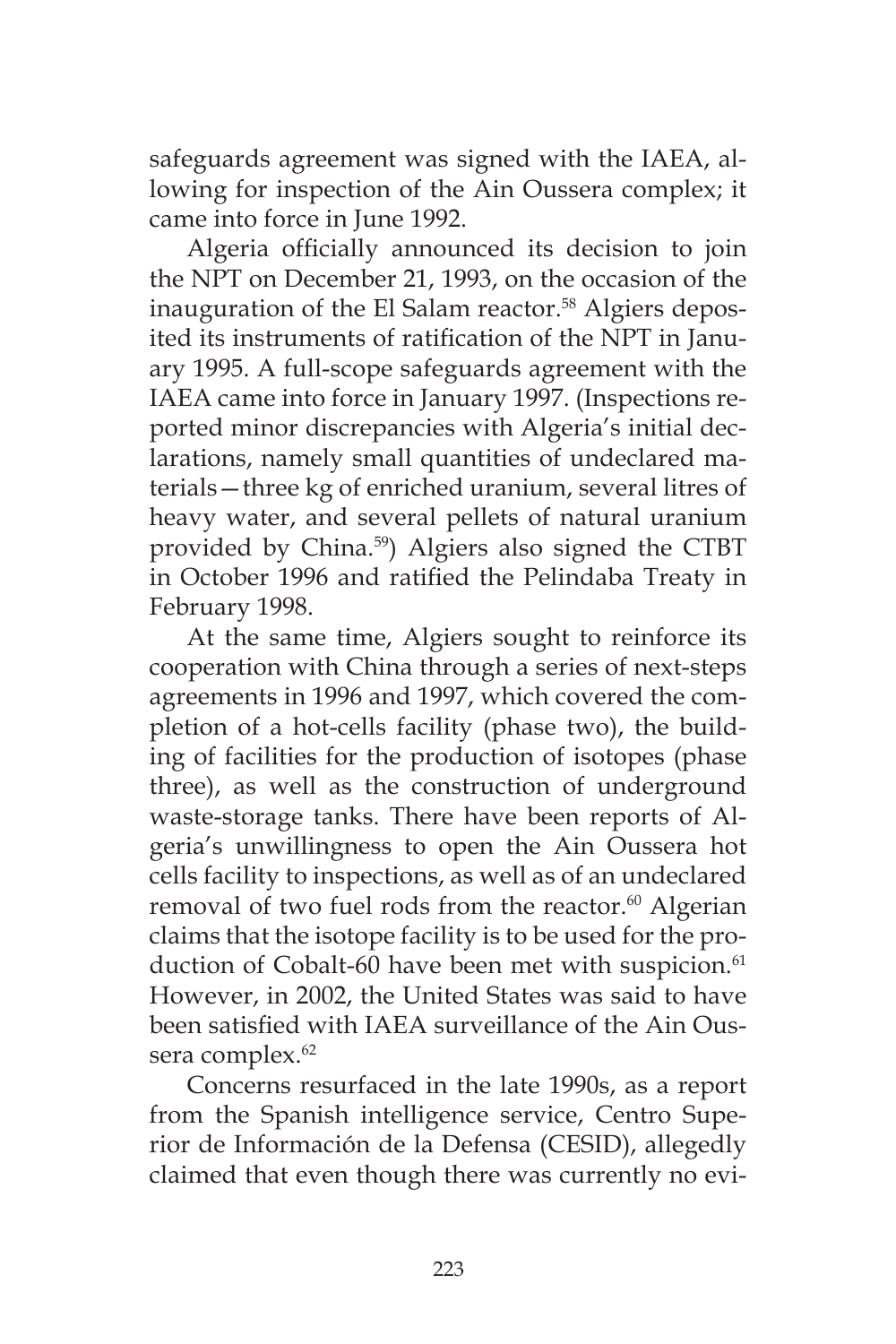dence of a political will by Algiers to undertake nuclear military applications:

. . . The knowledge acquired by a notable team of technicians and scientists, with the availability of the facilities that it will have at the end of the century, puts this country in a privileged position to restart the programme's military character if the political decision is made.<sup>63</sup>

In this regard, it is noteworthy that there was a significant transfer of "nuclear know-how" by IN-VAP during the construction of the Nur reactor and the UDEC pilot fuel fabrication plant (which was then being built).<sup>64</sup> It is noteworthy that experts from the Institute for Science and International Security (ISIS), after extensive research, have found that there was a discrepancy between the 300 highly qualified engineers claimed to be working in the Algerian nuclear program—and the low number of Algerian publications in the field, furthering suspicions that some of the scientists may have been involved in classified work $65$ 

As in many other states in the region, the idea of developing nuclear power has attracted interest. Algeria's scarcity of water resources and the benefits of reserving an increasing share of the country's oil and gas for exports, given the rising prices of such commodities, have frequently been cited as economic incentives. There is also clearly a prestige factor at play, as in many other countries. In November 2006, the Minister of Energy and Mining announced that a significant nuclear power program would be launched, taking advantage of the country's abundant resources in uranium.<sup>66</sup> In December, a security and safety institution was established. Algiers would like to have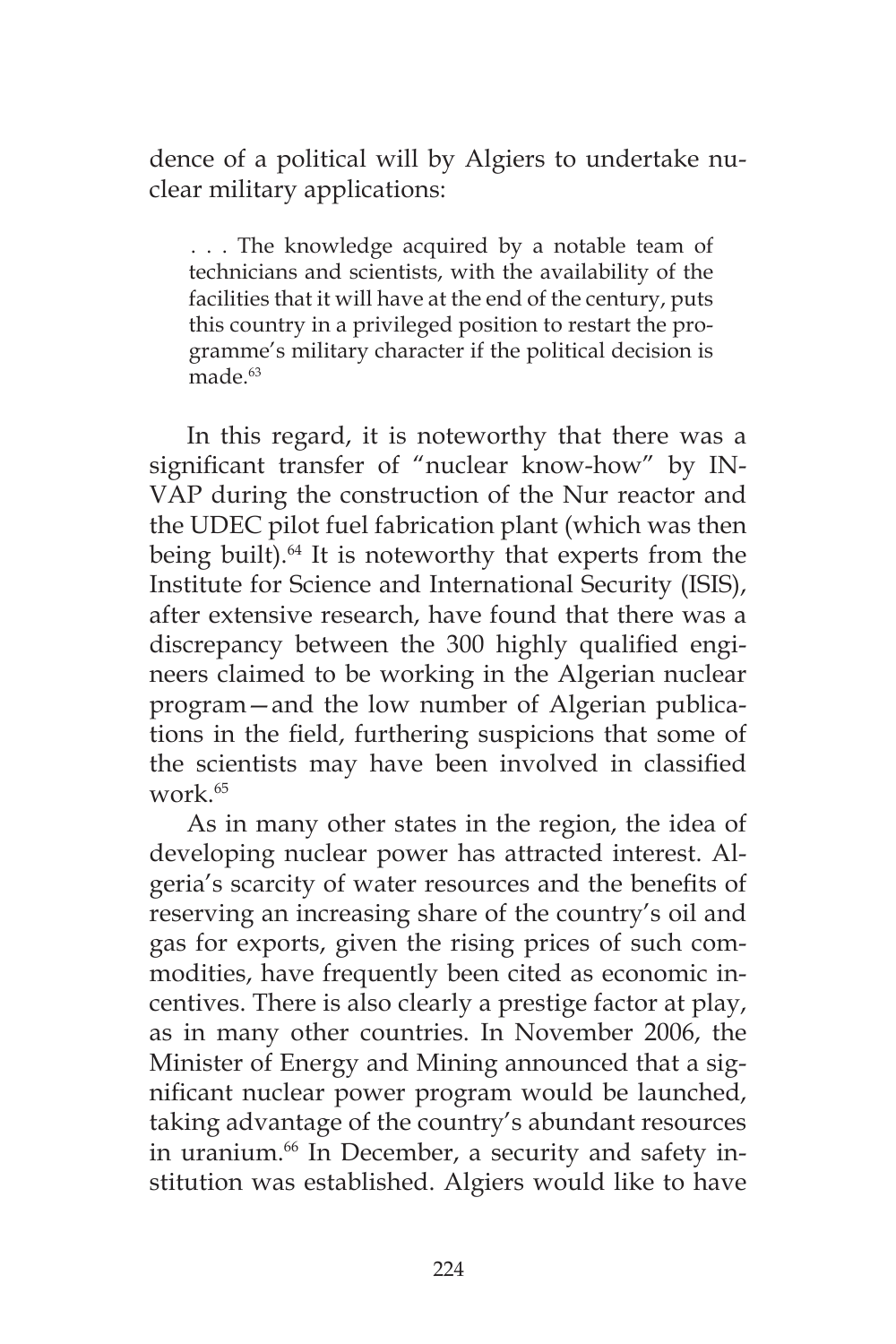its first nuclear power plant running in 2020. Algeria seems to consider that it is a natural leader in Africa's development of indigenous energy programs. It hosts the African Union Energy Commission (AFREC)<sup>67</sup> and, in January 2007, hosted the first Africa-wide conference devoted to nuclear energy.<sup>68</sup>

During the French presidential election campaign, then-candidate Nicolas Sarkozy launched the idea of an energy partnership with Algeria, which would include investment in gas exploitation in return for nuclear cooperation.<sup>69</sup> However, as of the Fall of 2011, this proposal had not been translated into concrete action by the two countries except for a generic nuclear cooperation agreement signed in 2008. The French firm AREVA is said to be uninterested in selling a reactor to Algeria.70

So Algiers seems keen to multiply and diversify its options. In May 2006, an 11-strong delegation visited South Korea to explore bilateral nuclear cooperation, with reportedly a strong interest in facilities such as hot cells.<sup>71</sup> In November 2006, Algiers expressed interest in Iran's offer of sharing its expertise.<sup>72</sup> In 2007-2008, Algeria also signed various new nuclear cooperation agreements with a number of countries, including Argentina, China, France, and the United States.

Algiers ratified the CTBT in July 2003. Under pressure from the United States and Europe, it negotiated with the IAEA an Additional Protocol (AP) to its Safeguards Agreement. The IAEA Board of Governors approved the Algerian AP in September 2004. However, as of August 2010, Algeria had yet to sign it. Whether Algeria is using the coming into force of the AP as a political tool to advance the cause of a NWFZ in the Middle East, to appear as the champion of nonaligned countries' right to peaceful use of nuclear energy, or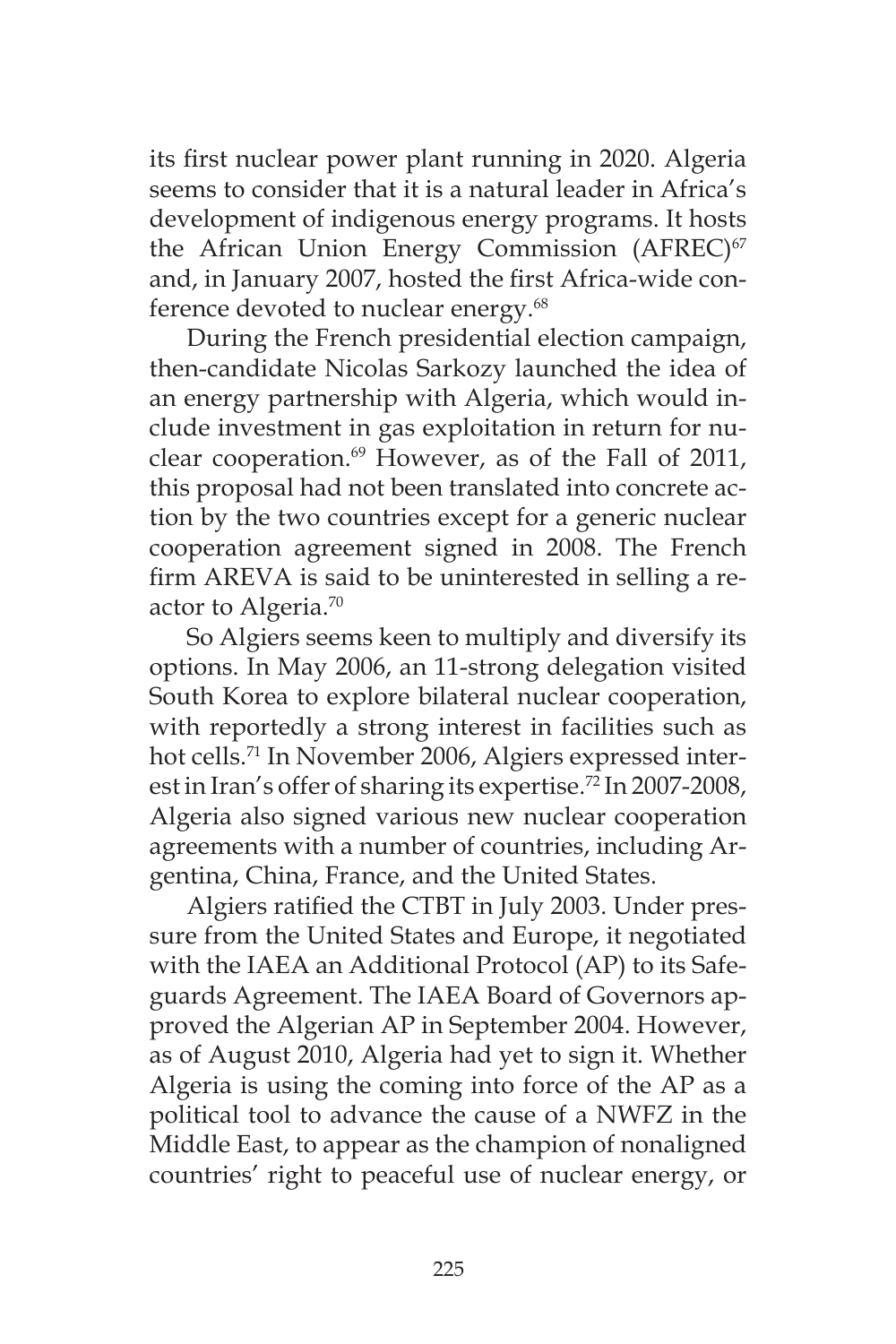it is seriously hesitating before giving up a potential military option remains unclear. Algeria has been a long-standing proponent of the idea of a NWFZ in the Middle East. More recently, it has consistently supported the Iranian position as to its "right" and intention to pursue a full nuclear fuel cycle, abstaining in several votes on the Iranian issue at meetings of the IAEA Board of Governors.<sup>73</sup> (Algerian-Iranian relations had been restored in 2002, after a decade-long freeze—due to Tehran's alleged support for Algerian extremists.) Bouteflika's support for the Iranian position was reiterated at the occasion of Ahmadinejad's visit to Algiers in August 2007, saying it was:

unacceptable that countries which are members of the Nuclear Non-Proliferation Treaty are constrained, because of selective and unilateral interpretations, to renounce their normal and legitimate right to acquire these technologies for purely peaceful purposes.<sup>74</sup>

In some respects, Algeria's contemporary situation could be compared with Pakistan's: a military-dominated Muslim-majority state with a serious terrorism problem, which enjoys good relations with the United States, but has received important nuclear assistance from China. After the aborted elections of December 1991, Washington benefited from a cold in French-Algerian relations, and the U.S.-Algeria relationship has been made stronger in the post-September 11, 2001, environment. At the same time, cooperation with China has continued and expanded in the economic field.75 Meanwhile, the terrorist *Groupe Salafiste de Prédication et de Combat* (GCSP) continues to be very active in the country, threatening both national and international interests—French ones, in particular. Since 2006, the group has been officially designated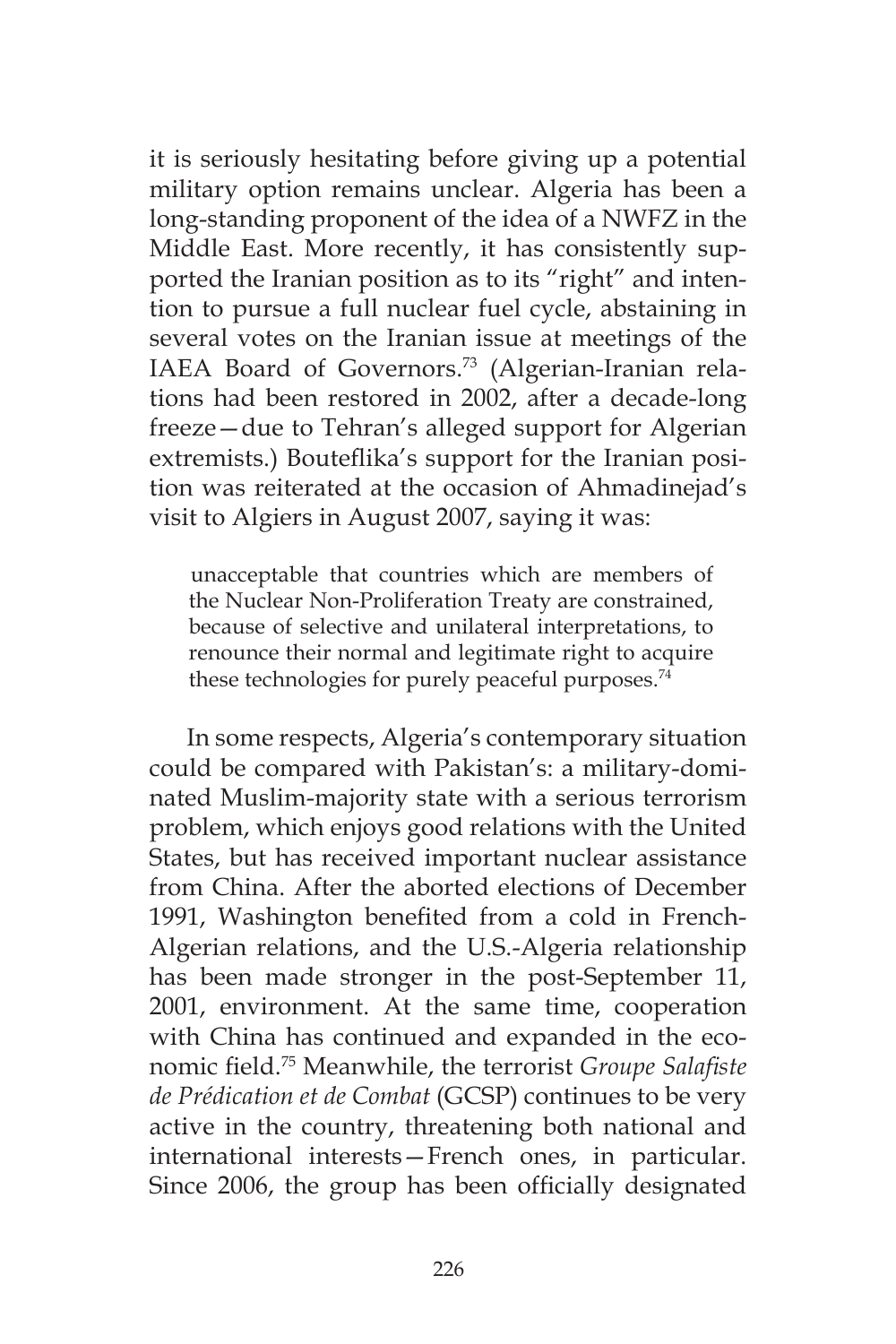as al Qaeda's affiliate in the region ("Al Qaeda in the Islamic Maghreb" [AQMI]). A radicalization of the country remains a very hypothetical scenario. The current system—partly democratic with a strong military influence—looks strong. However, the aborted 1991 elections showed that the population was ready to give a majority to political forces perceived as being less corrupt than the old guard that had run the country since the 1962 independence, and more in tune with its day-to-day needs.

An Algerian nuclear military option remains a real possibility.76 The probability of such an option being realized would dramatically increase if three conditions were met: a rebirth of nuclear weapons options or "hedging" strategies in the Arab world; a further weakening of the nuclear nonproliferation regime, particularly if Iran were to continue to proceed on the nuclear path; and a growing tension between Algeria and the West, be it under the current regime or after a "regime change"—leading the country to be governed, for instance, by an Adalet ve Kalkınma Partisi (AKP) type Islamist-oriented political force. Given Algeria's membership in the NPT and the Pelindaba Treaty, any nuclear option would have to be developed either in secrecy—for instance, through a uranium enrichment program, possibly with Iranian or North Korean assistance—or after a withdrawal from such treaties.

The main obstacle to a possible Algerian nuclear option is that the country does not have ballistic missiles or even a missile industry. This would not be an issue for a "hedging" option with primarily political goals. A more ambitious nuclear program would have to be accompanied by foreign procurement of missiles, probably in Iran or North Korea.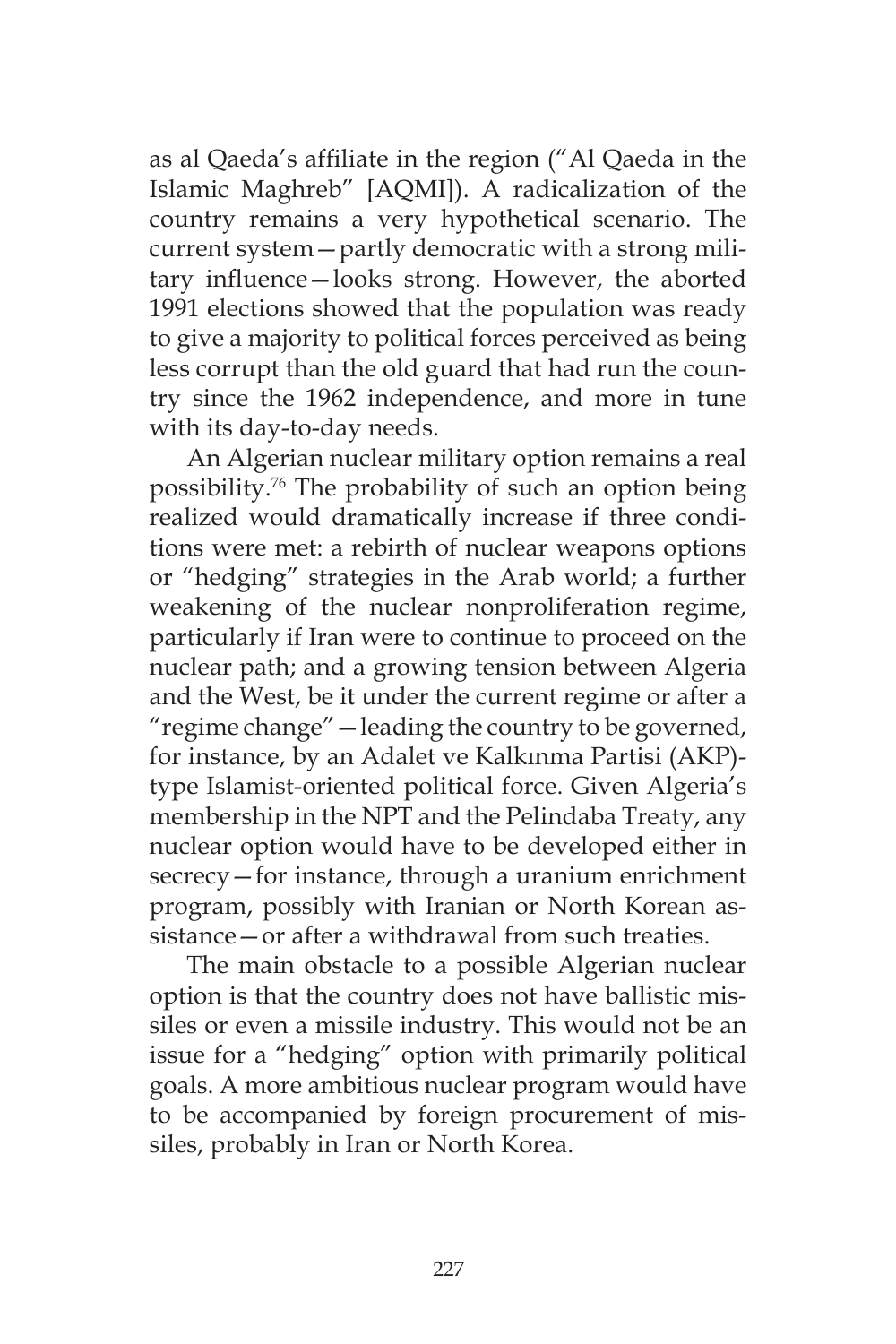Algeria, whose institutions have been dominated by the National Liberation Front since its 1962 independence, has enjoyed a growing relationship with Iran since the resumption of diplomatic relations in 2000.77 Tehran could be a conduit for the acquisition not only of ballistic missiles, but of nuclear-related technology. In fact, Algiers would be almost an ideal candidate if Tehran was looking for partners in its own nuclear weapons drive.78 Algeria could be, for instance, an alternative source of weapons-usable plutonium for Iran.

## **REGIONAL DYNAMICS AND THE RISK OF ACTION-REACTION**

From a technical standpoint, Egypt and Algeria have largely similar nuclear programs, and doubts linger in both countries regarding the existence of undeclared nuclear activities (notably in the field of uranium enrichment or plutonium separation), especially given that neither of the two has brought an Additional Protocol into force. According to a European expert, Algerian expertise and know-how are actually superior to Egypt's.<sup>79</sup> For Algeria, an Egyptian drive for nuclear weapons would undoubtedly be a trigger to restart (or accelerate) its dual-use or military-related nuclear activities.

It is not widely appreciated that the two countries have an extraordinarily bitter relationship, made up of resentment and jealousy with deep historical roots. In particular, despite the fact that Nasser openly supported the Algerian independence movement, there is the feeling in Algiers that the self-appointed leader of the Arab world did not do its best to support the insurgency (or alternatively, that Egypt exaggerates its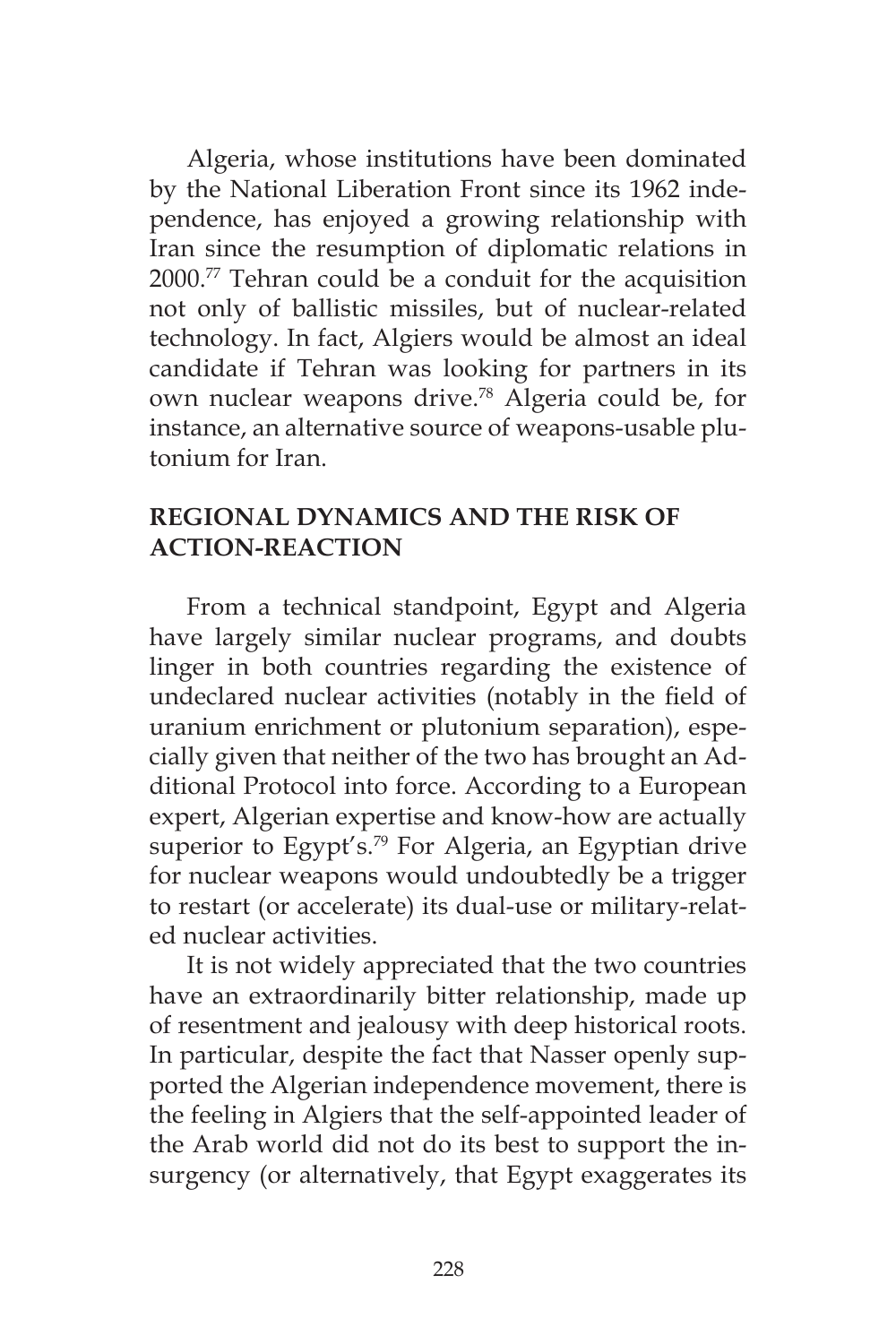contribution to the independence of Algeria).<sup>80</sup> After Algeria's independence, Egypt touted itself as a model and a tutor for the young Republic, an attitude that many Algerians saw as condescending and involving undue meddling into internal affairs. Among the grudges that Algeria holds over Egypt are its alleged lack of recognition for the military and financial support given to Cairo in its wars against Israel between 1967 and 1973, and its subsequent separate peace with Israel. In the debate over the reform of the UN Security Council, Algeria has made it clear that it will not accept Egypt being conferred a permanent seat at the UN Security Council. Also in 2004, Algeria challenged Cairo's leadership over the League of Arab States.<sup>81</sup>

At the risk of oversimplification, there is an Egyptian "superiority complex" over Algeria, and a corresponding Algerian "inferiority complex" over Egypt. This rivalry was exposed to the limelight in recent years at the occasion of the 1990 and 2010 Soccer World Cup Playoffs. In 1989, Egypt qualified by winning over Algeria.<sup>82</sup> In 2009, the reverse happened: Algeria qualified by winning over Egypt. At both occasions, passions ran high, and violence erupted after the games, with significant diplomatic and economic consequences.<sup>83</sup>

The contract with INVAP to build the ETRR-2 reactor was signed in September 1992, 18 months after the revelation of the existence of the Algerian reactor.<sup>84</sup> Algeria's attitude regarding Egypt was made clear in 2006, when it announced its nuclear energy program just a few weeks after Egypt's own announcement. Just like Cairo, Algiers would like to have its first nuclear power plant operating around 2020. These plans have not been altered by the Fukushima accident.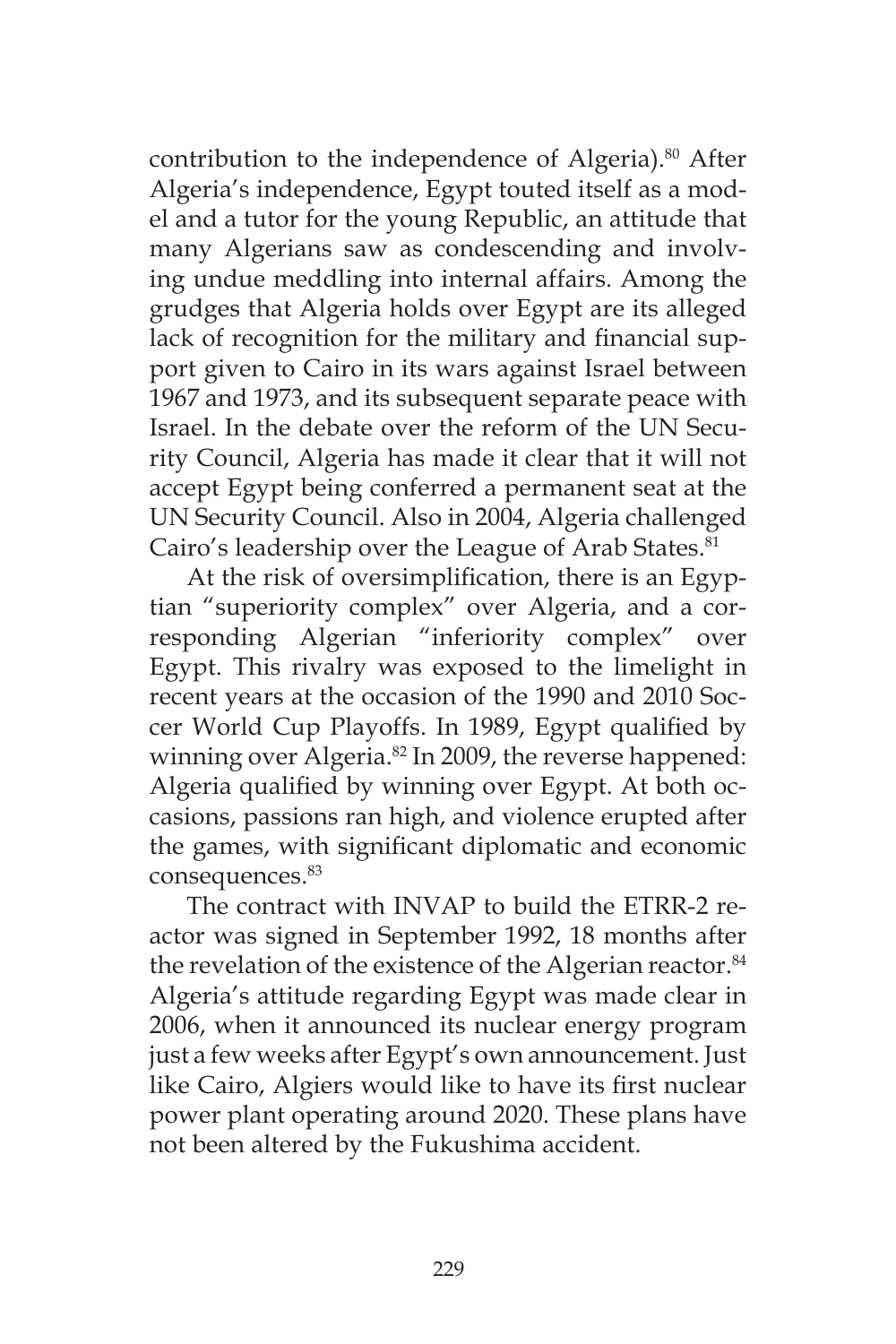In the Spring of 2010, the Algerian press published a declassified U.S. document reporting a May 1991 State Department request for Egyptian assistance in gathering information about the Ain Oussera reactor.<sup>85</sup> Unsurprisingly, this created a furor in Algeria.

In sum, there is enough evidence to suggest that Algeria's conduct in the nuclear field should be monitored as carefully as Egypt's. "Tertiary proliferation" might not be the end of the proliferation game in the Middle East. If both Egypt and Algeria were showing signs of going nuclear, should one expect the new Libyan regime, for instance, to stand idle?

#### **ENDNOTES - CHAPTER 7**

1. See, for instance Moeed Yusuf, "Predicting Proliferation: The History of the Future of Nuclear Weapons," *Policy Paper No. 11*, Washington, DC: The Brookings Institution, January 2009.

2. It could be argued that Pakistan's nuclear program was also a case of "tertiary" proliferation, since it was a reaction to India's program, which itself was largely a response to China's own program. However, in the case of Asia, the trauma of military defeats (1962 for India, 1971 for Pakistan) was arguably as important as the existence of neighboring nuclear programs. By contrast, in the Middle East, the 1967 defeat against Israel did not lead to a rush to go nuclear in Arab countries.

3. The expression "the usual suspect" comes from Mark Fitzpatrick, ed., *Nuclear Programmes in the Middle East: In the Shadow of Iran*, London, UK: International Institute for Strategic Studies, 2008, p. 17.

4. Wyn Bowen and Joanna Kid, "The Nuclear Capabilities and Ambitions of Iran's Neighbors," in Henry Sokolski and Patrick Clawson, eds., *Getting Ready for a Nuclear-Armed Iran*, Carlisle, PA: Strategic Studies Institute, U.S. Army War College, 2005, p. 64.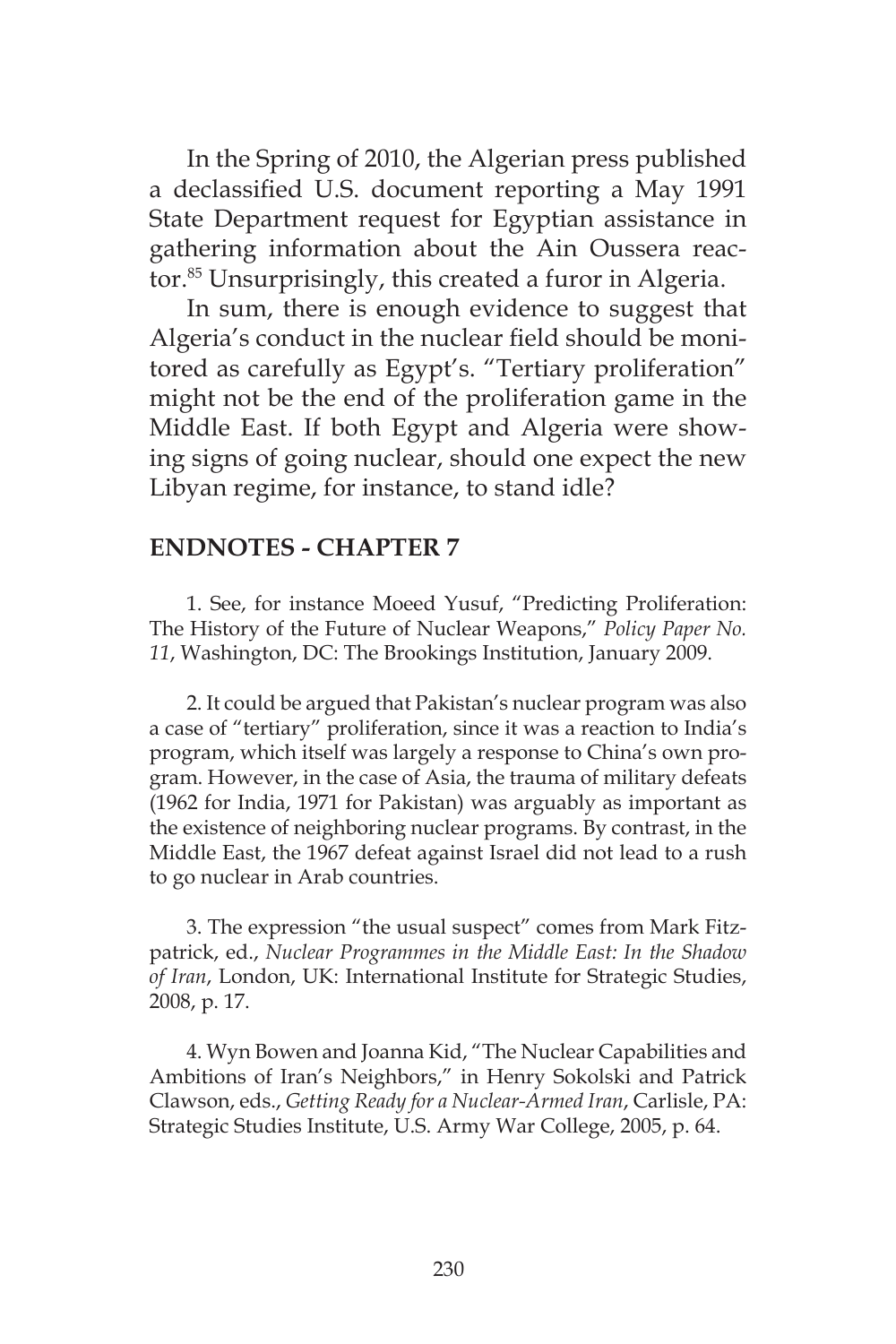5. Emily B. Landau, "Egypt's Nuclear Dilemma," *Strategic Assessment*, Vol. 5, No. 3, November 2002.

6. Sammy Salama and Gina Cabrera-Farraj, "Secretary General of Arab League Urges Arab Countries to Exploit Nuclear Power, Enter 'Nuclear Club'," *WMD Insights*, May 2006.

7. "Mubarak's Son Proposes Developing Nuclear Energy," *The Associated Press*, September 19, 2006.

8. "Egyptian President Discusses Reform Plans, Nuclear Energy at Party Conference," BBC, September 22, 2006.

9. "Time for the N word," *Al-Ahram Weekly*, No. 814, 2006.

10. "Egypt Aims to Double Power Generation Capacity within 20 Years," *Global Insight*, August 3, 2007.

11. Dr. Abdel Hakim Kandil, Professor of Nuclear and Inorganic Chemistry at Cairo's Helwan University, quoted in "Inside Egypt's Nuclear Debate," *International Security Network*, March 26, 2007.

12. Quoted in "Dumping the Nuclear Option?" *Al-Ahram Weekly*, No. 713, 2004.

13. Quoted in Sammy Salama and Gina Cabrera-Farraj, "Renewed Egyptian Ambitions for a Peaceful Nuclear Program," *WMD Insights*, November 2006.

14. "N-power Tender after Presidential Polls," *The Egyptian Gazette*, July 3, 2011.

15. See, for instance, Amr Moussa, "Egypt Must Turn Over New Leaf with All Countries, Including Iran," Interview with *Khabar Online*, MEMRI Special Dispatch, No. 3994, July 12, 2011.

16. Miles Pomper and Peter Crail, "Interview with Nabil Fahmy, Egyptian Ambassador to the United States," *Arms Control Today*, July 21, 2008. A more precise, official description of the Egyptian position by Egyptian Deputy Foreign Minister Ramzy Ezzedine Ramzy is: "Egypt rejects any attempts to impose ad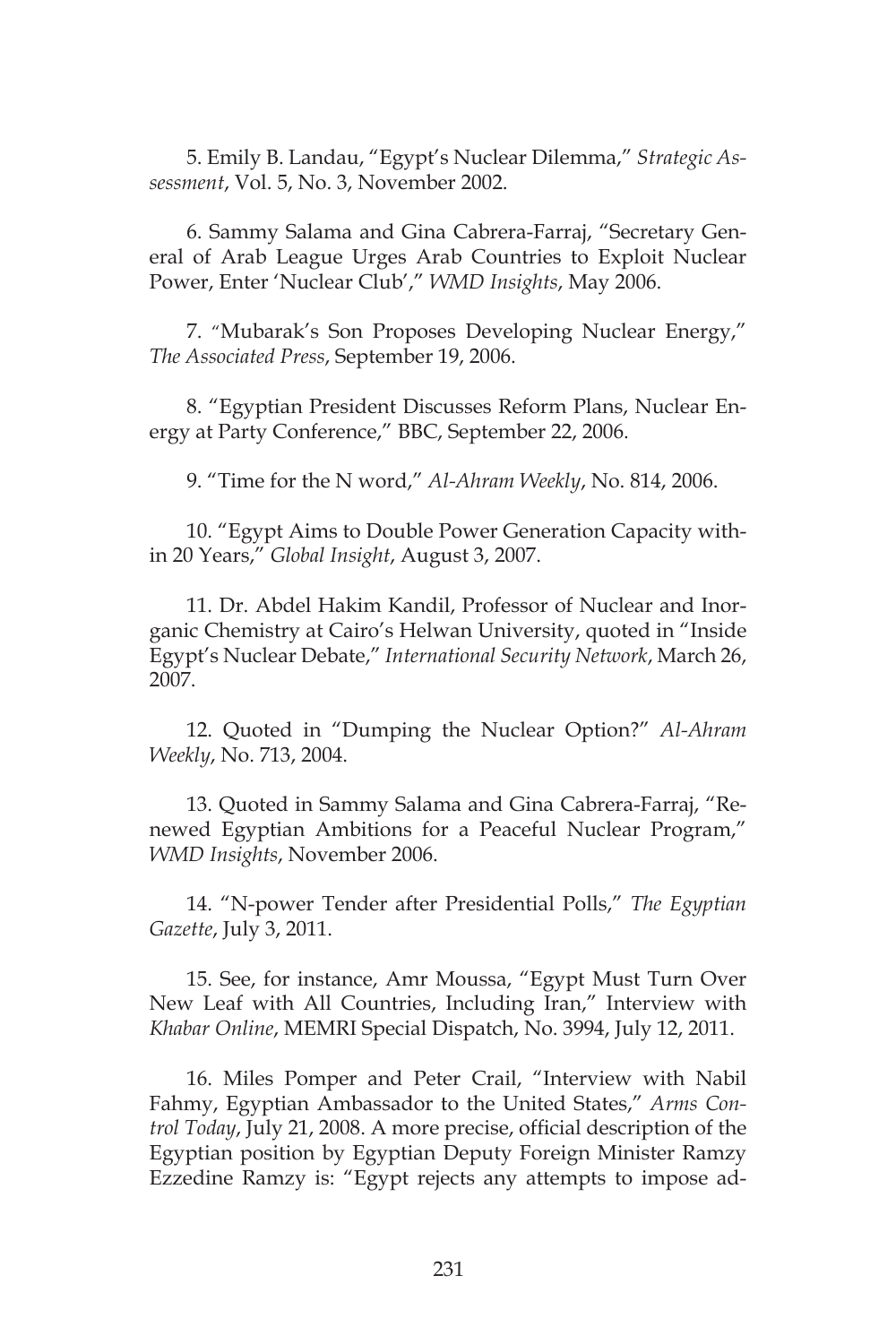ditional obligations on non-nuclear weapon states, which are already in compliance with their commitments pursuant to the Treaty, if they are not reciprocated by equal and commensurate measures by states that still lie outside the treaty and are not bound by Comprehensive Safeguards Agreements." Statement at the NPT PrepCom 2008 General Debate, New York, April 29, 2008.

17. *Implementation of the NPT Safeguards Agreement in the Arab Republic of Egypt*, GOV/2005/9, Vienna, Austria, International Atomic Energy Agency, February 14, 2005.

18. Jack Boureston, Yana Feldman, and Mary Beth Nikitin, "Egypt—New Revelations about Past Activities?" *First Watch International*, March 4, 2005.

19. Ambassador Jackie Sanders, "US Praises Egypt's Nuclear Openness," *Reuters*, March 2, 2005.

20. Boureston *et al*., "Egypt—New Revelations about Past Activities?"

21. *The Safeguards Implementation Report for 2008*, p. 11.

22. Gamal Essam El-Din, "An Old Story Made New," *Al-Ahram Weekly*, No. 947, 2009.

23. Some Israeli experts claim that there are a high number of Egyptian publications related to uranium enrichment (interviews in Tel-Aviv, Israel, January 2007). It is widely suspected that Egyptian officials met with representatives of the A. Q. Khan network in the past.

24. Sammy Salama and Heidi Weber, "Arab Nuclear Envy," *Bulletin of the Atomic Scientists*, September-October 2007.

25. Quoted in "Inside Egypt's Nuclear Debate."

26. "Egypt May Develop Nuclear Weapons," *United Press International*, January 20, 2007.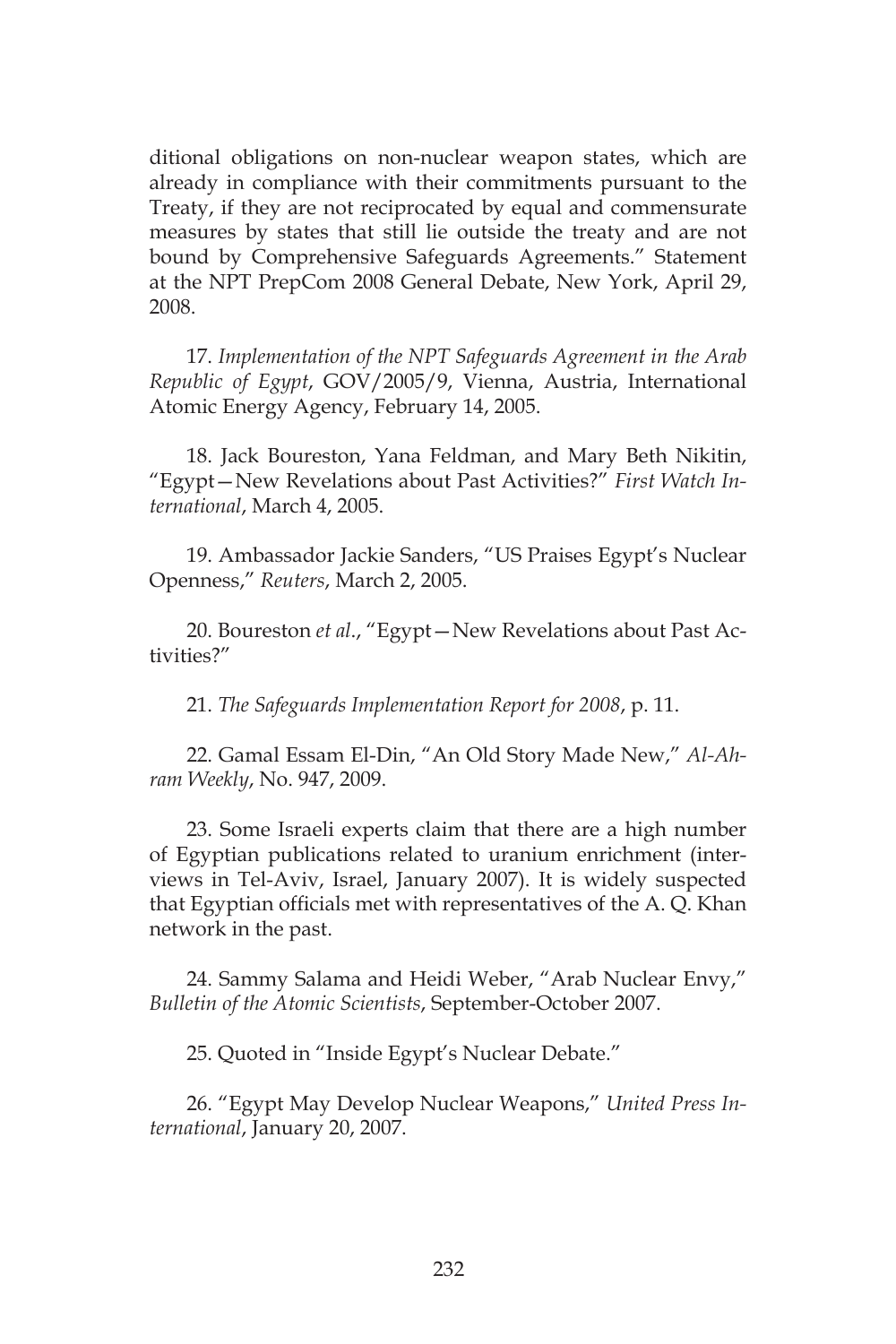27. "Egyptian Foreign Minister Ahmad Abu Al-Gheit Warns that a Nuclear Iran Would Force the Arabs to Join the Nuclear Race," Special Dispatch No. 2929, *The Middle East Media Research Institute*, April 30, 2010.

28. Quoted in "Obama Pushes For Cuts to Nuclear Arsenals During Global Summit," *PBS NewsHour*, April 12, 2010.

29. Quoted in Elaine M. Grossman, "Egypt Plays Key Nonproliferation Role, But Keeps Nuclear Options Open," *NTI Global Security Newswire*, June 10, 2010.

30. "Retired Egyptian General Abd Al-Hamid Umran Calls for an Egyptian Nuclear Program: We Should Follow the Iranian Model and Deceive the International Community," MEMRI Special Dispatch No. 4142, September 16, 2011.

31. Adel Safty, "Proliferation, Balance of Power, and Nuclear Deterrence: Should Egypt Pursue a Nuclear Option?" *International Studies*, Vol. 33, No. 1, 1996, pp. 32-34.

32. Sammy Salama and Khalid Hilal, "Egyptian Muslim Brotherhood Presses Government for Nuclear Weapons," *WMD Insights*, November 2006. The Brotherhood is not overtly opposing Iran's nuclear drive.

33. Gamal Essam El-Din, "'No Need for Nukes,'" *Al-Ahram Weekly*, No. 977, 2009.

34. In an April 2010 interview, when asked, "Can you say that your country, Egypt, will never acquire nuclear weapons even if its neighbor Israel possesses them?" El-Baradei replied: "The solution would be that Israel gives up its arsenal. But if instability continues, if we continue to see Palestinians being killed, if the wars in Afghanistan, in Iraq or in Somalia continue, then all scenarios are possible." Antoine Malo, "Nous ne pouvons pas attendre une explosion au milieu de Manhattan" ("We Cannot Expect an Explosion in the Middle of Manhattan"), *Le Journal du Dimanche*, April 11, 2010.

35. Nevertheless, the Egyptian-dominated League of Arab States has opposed the Gulf Cooperation Council's idea of push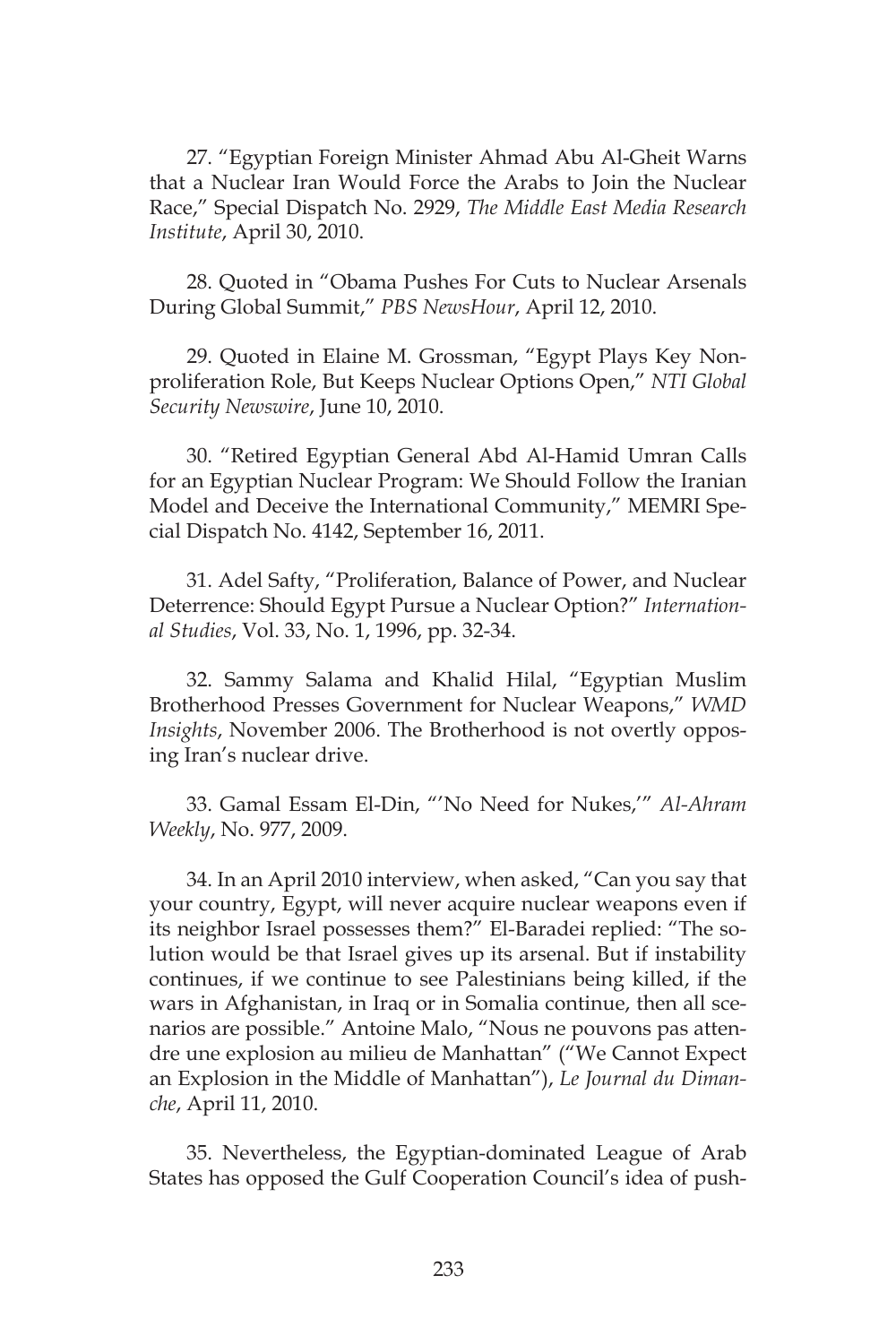ing first for a "Gulf WMD-free zone"; that is, to give priority to Iran over Israel.

36. "Nur" means "light" in Arabic. The URGN is the Draria Nuclear Centre.

37. "Reactor Nur (Algeria)—Introduction," available from *www.invap.net*.

38. Roberto Mario Ornstein, "Argentina as an Exporter of Nuclear Technology—Past, Present and Future," Buenos Aires, Argentina: Consejo Argentino Para Las Relaciones Internacionales, 2001, pp. 25-26.

39. "El Salam" means "peace" in Arabic. The Center for the Development of Energy Systems (CDSE) is now commonly referred to as the Birine, or El Salam Nuclear Research Center.

40. "China-Nuclear Cooperation Agreements," Washington and Lee University, Lexington, VA: NTI Research Library. See also a collection of declassified documents in William Burr, ed., "The Algerian Nuclear Problem, 1991: Controversy over the Es Salam Reactor," Electronic Briefing Book No. 228, Washington, DC: George Washington University, National Security Archive, September 10, 2007 (Hereafter: Burr, "The Algerian Nuclear Problem").

41. Ann MacLachlan, "Algerian Leader Asserts Good Faith in Nuclear Research Reactor Plans," *Nucleonics Week*, May 23, 1991, pp. 11-12.

42. Jeffrey Fields and Jack Boureston, "Algeria Country Profile," Stockholm, Sweden: Stockholm International Peace Research Institute (SIPRI), July 2004. Regarding the country's uranium resources, official Algerian estimates vary between 29,000 and 56,000 tons.

43. David Albright and Corey Hinderstein, "Algeria: Big Deal in the Desert?" *Bulletin of the Atomic Scientists*, May-June 2001, p. 47.

44. Bill Gertz, "China Helps Algeria Develop Nuclear Weapons," *The Washington Times*, April 11, 1991.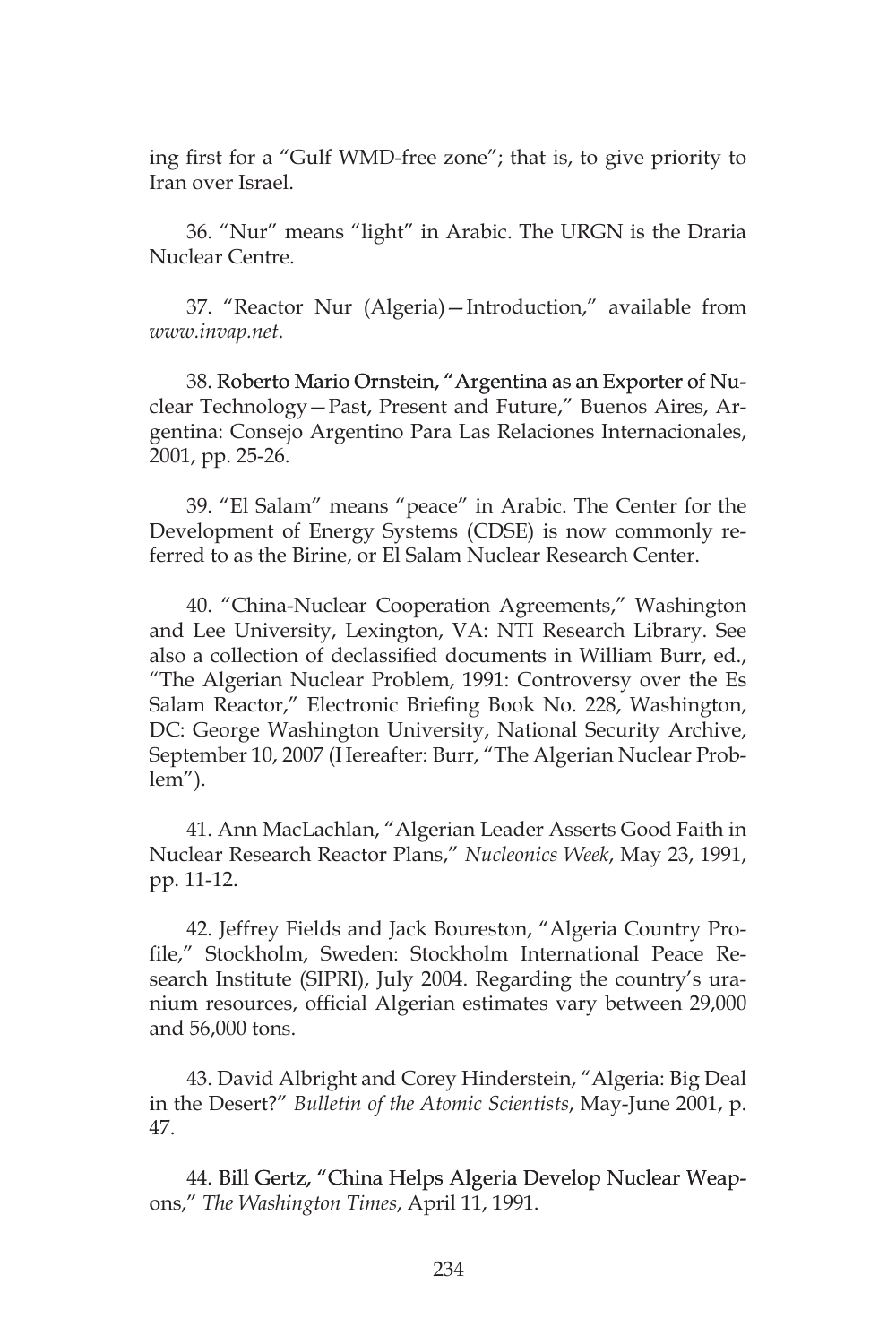45. Mark Hibbs, "Cooling Towers are Key to Claim Algeria Is Building Bomb Reactor," *Nucleonics Week*, April 18, 1991, pp. 7-8; MacLachlan, "Algerian Leader Asserts Good Faith," pp. 11-12. In 1991, U.S. Intelligence assessed that the reactor's power could be increased to 50 megawatts (MW), see Burr, "The Algerian Nuclear Problem." Some analysts pointed out that China had a history of building research reactors with "disproportionate cooling." See Albright and Hinderstein, "Algeria: Big Deal in the Desert?" p. 47.

46. The U.S. Government noted in 1991 that the site had been defended by anti-aircraft batteries and early warning radar from mid-January to mid-March of that year, that is, during Operation DESERT STORM. See Burr, "The Algerian Nuclear Problem."

47. "Algeria," in Joseph Cirincione, Jon B. Wolfstahl, and Miriam Rajkumar, *Deadly Arsenals: Tracking Weapons of Mass Destruction,* Washington, DC: Carnegie Endowment for International Peace, 2002, p. 299; and "Algeria: Nuclear Reactor Update," *Wisconsin Project on Arms Control*, The Risk Report, Vol. 1, No. 5, June 1995, p. 12. U.S. intelligence estimated in 1991 that if the reactor's power was increased to 50 MW, its plutonium production capability would be approximately 10 to 13 kilograms (kg), See Burr, "The Algerian Nuclear Problem."

48. "Algeria: Nuclear Reactor Update," p. 12. U.S. Intelligence noted in 1991 that a power increase to 50 MW would imply a capability to produce three kg of plutonium (Pu) a year. See Burr, "The Algerian Nuclear Problem."

49. "Algeria: Nuclear Reactor Update," p. 12; Albright and Hinderstein, "Algeria: Big Deal in the Desert?" p. 50.

50. Friedrich Steinhäusler, "Infrastructure Security and Nuclear Power," paper prepared for the seminar on Extended Deterrence, Security Guarantees, and Nuclear Proliferation: Strategic Stability in the Persian Gulf, Dubai, United Arab Emirates, Gulf Research Center, October 4-5, 2009.

51. Interview in Paris, January 2009.

52. "El Salam Reactor—Ain Oussera," available from *www. globalsecurity.org*.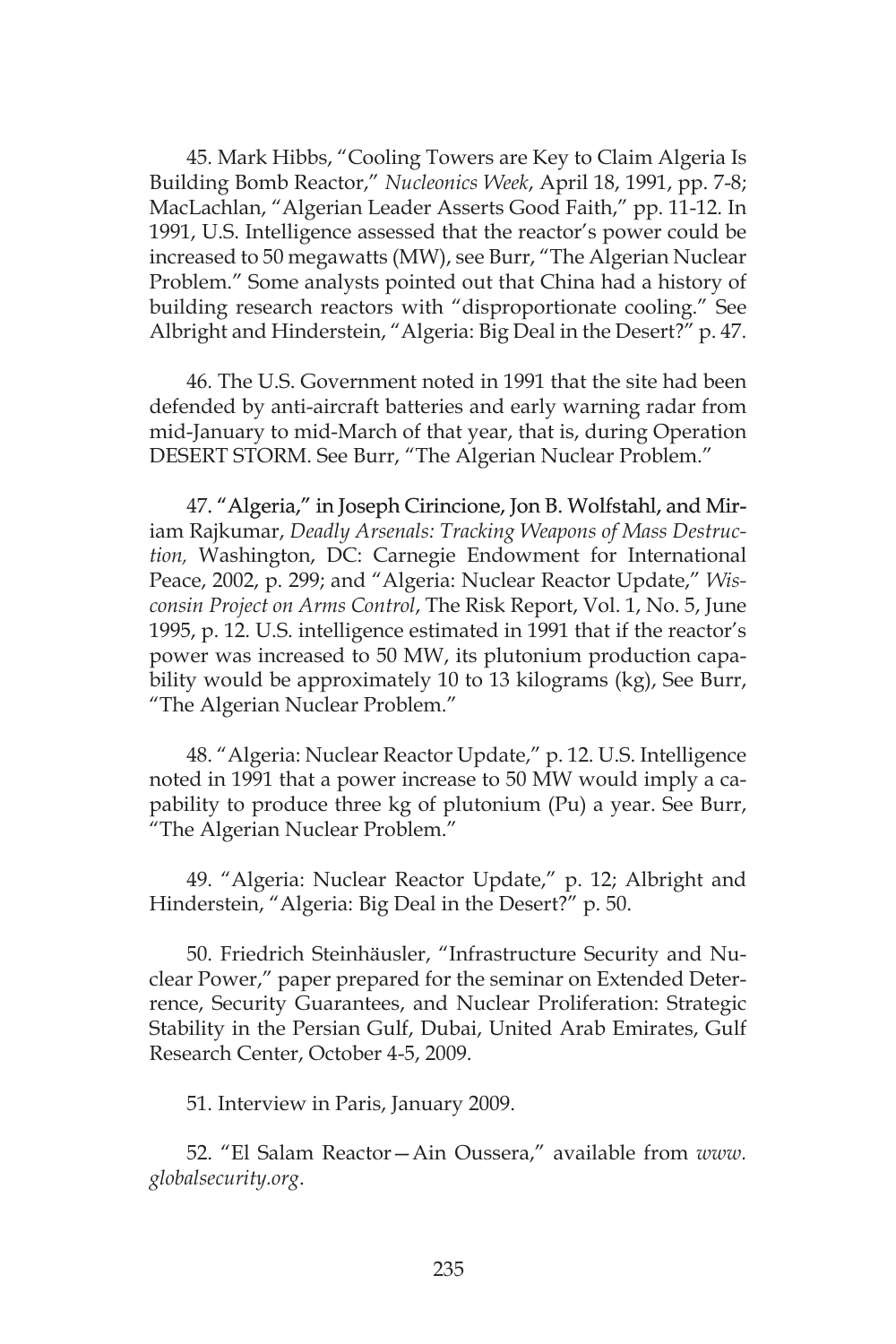53. See Burr, "The Algerian Nuclear Problem."

54. MacLachlan, "Algerian Leader Asserts Good Faith," pp. 11-12; Albright and Hinderstein, "Algeria: Big Deal in the Desert?" p. 48.

55. See Burr, "The Algerian Nuclear Problem."

56. Reports in early 1992 that Iraq had transferred nuclear material and scientists to Algeria were found unsubstantiated. Albright and Hinderstein, "Algeria: Big Deal in the Desert?" p. 49.

57. *Ibid*.

58. See "Address by the Minister for Foreign Affairs of Algeria on the Occasion of the Inauguration of the 'Es Salam' Reactor on December 21, 1993," INFCIRC/429, February 18, 1994.

59. Albright and Hinderstein, "Algeria: Big Deal in the Desert?" p. 49.

60. *Ibid*.

61. *Ibid*., p. 50.

62. See Cirincione, *et al*., *Deadly Arsenals*, p. 301.

63. Quoted in M. Gonzales and J. M. Larraya, "El Cesid Warns that Algeria Can Have the Capacity to Produce Military Plutonium in Two Years," *El Pais*, August 23, 1998 (English translation by ISIS).

64. "Reactor Nur (Algeria)—Introduction"; Ornstein, "Argentina as an Exporter of Nuclear Technology—Past, Present and Future."

65. Albright and Hinderstein, "Algeria: Big Deal in the Desert?" p. 50.

66. Khalid Hilal, "Algeria Announces Plans for Expanded Nuclear Energy Programme; Iran Offers to Help," *WMD Insights*, February 2007.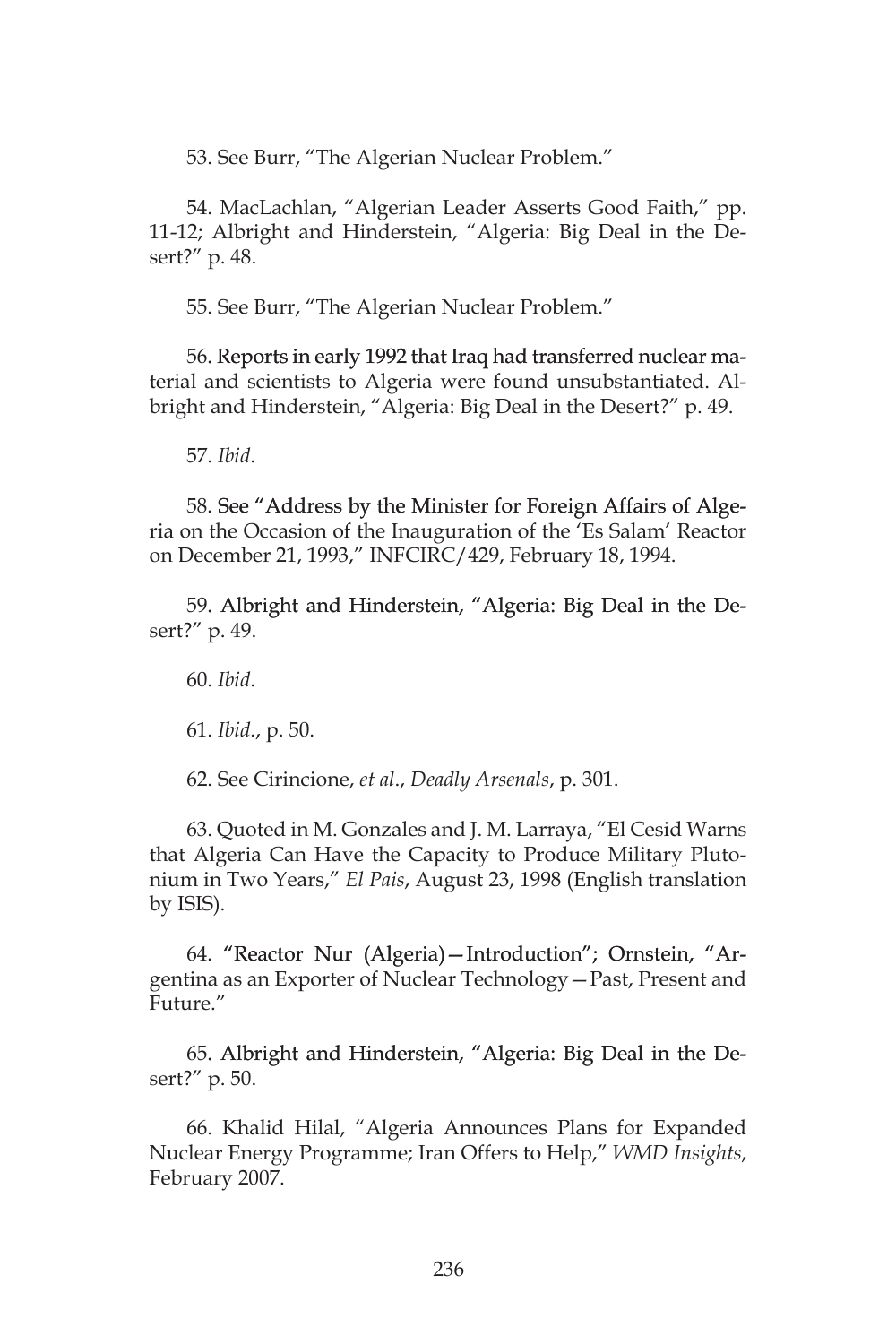67. An "African Regional Cooperative Agreement for Research, Development and Training Related to Nuclear Science and Technology" (AFRA) was signed in 1990. See INFCIRC/377, April 2, 1990.

68. The Conference adopted on January 14, 2007 a "Final Declaration of Algiers" and a "Plan of Action."

69. Discours de Nicolas Sarkozy—Conférence de presse sur la politique internationale, Paris, France, Méridien Montparnasse (Speech by Nicolas Sarkozy at a Press Conference on International Policy in Paris, France, Le Meridien Montparnasse), February 28, 2007.

70. Interviews in Paris, France, August 2007.

71. See Daniel A. Pinkston, "Algeria Seeks Nuclear Cooperation with South Korea as Seoul Prepares New Nuclear Plans," *WMD Insights*, June 2006.

72. Hilal, "Algeria Announces Plans."

73. *Ibid*.

74. Reuters, "L'Algérie marque son appui à l'Iran sur le nucléaire civil" ("Algeria Marks its Endorsement Iran on Civil Nuclear"), *Le Monde*, August 7, 2007.

75. In addition, Russia has become a significant strategic partner of Algeria, through important conventional weapons sales, including a 2006 \$8-billion deal.

76. This author wrote about Algeria's possible nuclear intentions in a 2009 book entitled *Le Marché Noir de la Bombe (The Black Market of the Bomb*), Paris, France: Buchet-Chastel, 2009. A flurry of headlines ensued in Algeria (as well as in Morocco). Many officials and journalists suggested that the author had a political agenda and was possibly acting on France or Israel's behalf. More interestingly, Energy and Mining Minister Chakib Khelil was led to claim that Algeria "is currently setting up measures that will allow it to sign the Additional Protocol." See "Les précisions de Khelil" ("The Details of Khelil"), *Le Temps d'Algérie* (*The Times of*